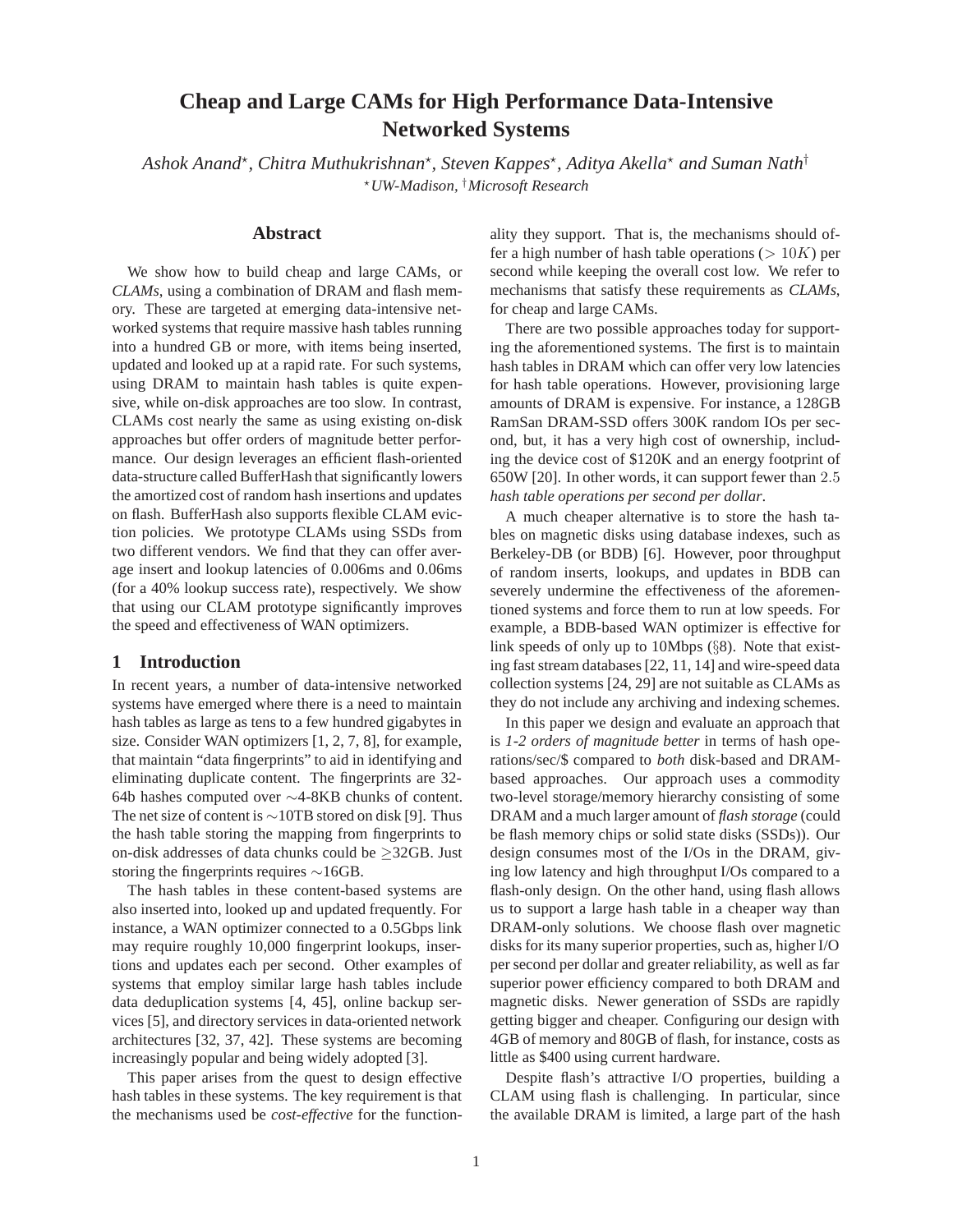table must be stored in flash (unlike recent works, e.g., FAWN [13], where the hash index is fully in DRAM). Thus, hash insertion would require random I/Os, which are expensive on flash. Moreover, the granularity of a flash I/O is orders of magnitude bigger than that of an individual hash table operation in the systems we target. Thus, unless designed carefully, the CLAM could perform poorer than a traditional disk-based approach.

To address these challenges, we introduce a novel data structure, called BufferHash. BufferHash represents a careful synthesis of prior ideas along with a few novel algorithms. A key idea behind BufferHash is that instead of performing individual random insertions directly on flash, DRAM can be used to buffer multiple insertions and writes to flash can happen in a *batch*. This shares the cost of a flash I/O operation across multiple hash table operations, resulting in a better amortized cost per operation. Like a log-structured file system [39], batches are written to flash sequentially, the most efficient write pattern for flash. The idea of batching operations to amortize I/O costs has been used before in many systems [15, 28]. However using it for hash tables is novel, and it poses several challenges for flash storage.

**Fast lookup:** With batched writes, a given (key, value) pair may reside in any prior batch, depending on the time it was written out to flash. A naive lookup algorithm would examine all batches for the key, which would incur high and potentially unacceptable flash I/O costs. To reduce the overhead of examining on-flash batches, BufferHash (i) partitions the key space to limit the lookup to one partition, instead of the entire flash (similar to how FAWN spreads lookups across multiple "wimpy nodes") [13]), and (ii) uses in-memory Bloom filters (as Hyperion [23] does) to efficiently determine a small set of batches that may contain the key.

**Limited flash:** In many of the streaming applications mentioned earlier, insertion of new (key, value) entries into the CLAM requires creating space by evicting old keys. BufferHash uses a novel age-based internal organization that naturally supports bulk evictions of old entries in an I/O-efficient manner. BufferHash also supports other flexible eviction policies (e.g. priority-based removal) to match different application needs, albeit at additional performance cost. Existing proposals for indexing archived streaming data ignore eviction entirely.

**Updates:** Since flash does not support efficient update or deletion, modifying existing (key, value) mappings *in situ* is expensive. To support good update latencies, we adopt a *lazy update* approach where *all* value mappings, including deleted or updated ones, are temporarily left on flash and later deleted in batch during eviction. Such lazy updates have been previously used in other contexts, such as buffer-trees [15] and lazy garbage collection in log-structured file systems [39].

**Performance tuning:** The unique I/O properties of flash demand careful choice of various parameters in our design of CLAMs, such as the amount of DRAM to use, and the sizes of batches and Bloom filters. Suboptimal choice of these parameters may result in poor overall CLAM performance. We model the impact of these parameters on latencies of different hash table operations and show how to select the optimal settings.

We build CLAM prototypes using SSDs from two vendors. Using extensive analysis based on a variety of workloads, we study the latencies supported in each case and compare the CLAMs against popular approaches such as using Berkeley-DB (BDB) on disk. In particular, we find that our Intel SSD-based CLAM offers an average *insert* latency of 0.006ms compared to 7ms from using BDB on disk. For a workload with 40% hit rate, the average *lookup* latency is 0.06ms for this CLAM, but 7ms for BDB. Thus, our CLAM design can yield 42 lookups/sec/\$ and 420 insertions/sec/\$ which is 1-2 orders of magnitude better than RamSan DRAM-SSD (2.5 hash operations/sec/\$). The superior energy efficiency of flash and rapidly declining prices compared to DRAM [21] mean that the gap between our CLAM design and DRAM-based solutions is greater than indicated in our evaluation and likely to widen further. Finally, using real traces, we study the benefits of employing the CLAM prototypes in WAN optimizers. Using a CLAM, the speed of a WAN optimizer can be improved  $\geq 10X$ compared to using BDB (a common choice today [2]).

Our CLAM design marks a key step in building fast and effective indexing support for high-performance content-based networked systems. We do not claim that our design is final. We speculate that there may be smarter data structures and algorithms, that perhaps leverage newer memory technologies (e.g. Phase Change Memory), offering much higher hash operations/sec/\$.

### **2 Related Work**

In this section, we describe prior work on designing data structures for flash and recent proposals for supporting data-intensive streaming networked systems.

**Data structures for flash:** Recent work has shown how to design efficient data structures on flash memory. Examples include MicroHash [44], a hash table and FlashDB [36], a B-Tree index. Unlike BufferHash, these data structures are designed for memory-constrained embedded devices where the design goal is to optimize energy usage and minimize memory footprint—latency is typically not a design goal. For example, a lookup operation in MicroHash may need to follow multiple pointers to locate the desired key in a chain of flash blocks and can be very slow. Other recent works on designing efficient codes for flash memory to increase its effective capacity [30, 27] are orthogonal to our work, and BufferHash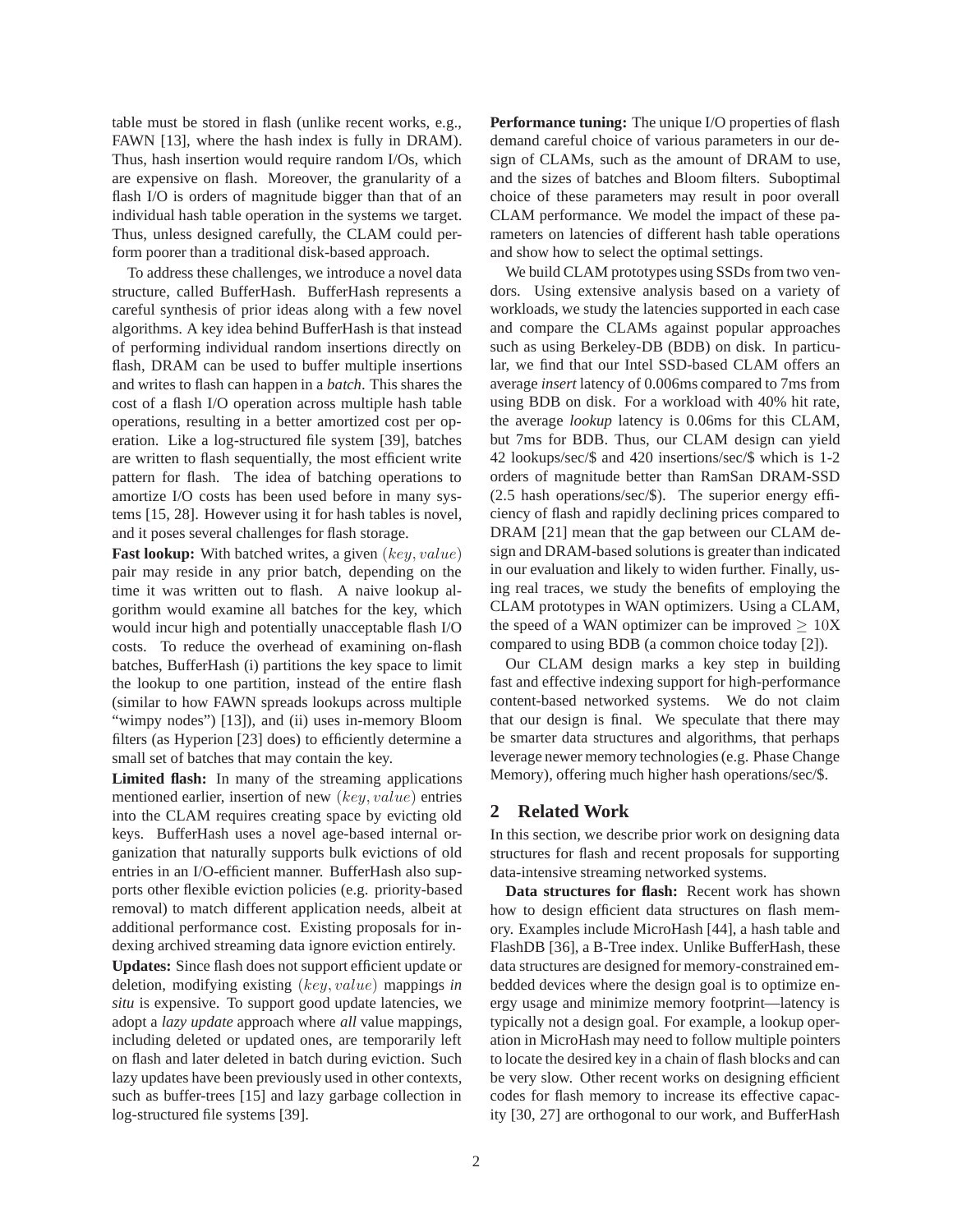can be implemented on top of these codes.

**A flash-based key-value store:** Closely related to our design of CLAMs is the recent FAWN proposal [13]. FAWN-KV is a clustered key-value storage built on a large number of tiny nodes that each use embedded processors and small amounts of flash memory. There are crucial differences between our CLAM design and FAWN. First, FAWN assumes that each wimpy node can keep its hash index in DRAM. In contrast, our design targets situations where the actual hash index is bigger than available DRAM and hence part of the index needs to be stored in flash. In this sense, our design is complementary to FAWN; if the hash index in each wimpy node gets bigger than its DRAM, it can use BufferHash to organize the index. Second, being a cluster-based solution, FAWN optimizes for throughput, not for latency. As the evaluation of FAWN shows, some of the lookups can be very slow ( $> 500ms$ ). In contrast, our design provides better worst-case latency  $(< 1ms)$ , which is crucial for systems such as WAN optimizers. Finally, FAWN-KV does not focus on efficient eviction of indexed data.

Along similar lines is HashCache [16], a cache that can run on cheap commodity laptops. It uses an inmemory index for objects stored on disk. Our approach is complementary to HashCache, just as it is with FAWN.

**DRAM-only solutions:** DRAM-SSDs provide extremely fast I/Os, at the cost of high device cost and energy footprint. For example, a 128GB RamSan device can support 300K IOPS, but costs  $120K\$ \$ and consumes 650W [20]. A cheaper alternative from Violin memory supports 200K IOPS, but still costs around 50K\$ [40]. Our CLAM prototypes significantly outperform traditional hash tables designed in these DRAM-SSDs in terms of operations/s/\$.

**Large scale streaming systems:** Hyperion [23] enables archival, indexing, and on-line retrieval of highvolume data streams. However, Hyperion does not suit the applications we target as it does not offer CAM-like functionality. For example, to lookup a key, Hyperion may need to examine prohibitively high volume of data resulting in a high latency. Second, it does not consider using flash storage, and hence does not aim to optimize design parameters for flash. Finally, it does not support efficient update or eviction of indexed data.

Existing data stream systems [11, 14, 22] do not support queries over archived data. StreamBase [41] supports archiving data and processing queries over past data; but the data is archived in conventional hash or B-Tree-indexed tables, both of which are slow and are suitable only for offline queries. Endace DAG [24] and CoMo [29] are designed for wire-speed data collection and archiving; but they provide no query interface. Existing DBMSs can support CAM-like functionalities. However, they are designed neither for high update and lookup rates (see [14]) nor for flash storage (see [36]).

### **3 Motivating Applications**

In this section, we describe three networked systems that could benefit from effective mechanisms for building and maintaining large hash tables that can be written to and looked up at a very fast rate.

**WAN optimization.** WAN optimizers [1, 2, 8, 7] are used by enterprises and data centers to improve network utilization by looking for and suppressing redundant information in network transfers. A WAN optimizer computes fingerprints of each arriving data object and looks them up in a hash table of fingerprints found in prior content. The fingerprints are 32-64b hashes computed over ∼4-8KB data chunks. Upon finding a match, the corresponding duplicate content is removed, and the "compressed object" is transmitted to the destination, where it gets reconstructed. Fingerprints for the original object are inserted into the index to aid in future matches. The content is typically  $\geq 10$ TB in net size [10]. Thus the fingerprint hash tables could be  $\geq$ 32GB.

Consider a WAN optimizer connected to a heavilyloaded 500Mbps link. Roughly 10,000 content fingerprints are created per second. Depending on the implementation, three scenarios may arise during hash insertion and lookup: (1) lookups for upcoming objects are held-up until prior inserts complete, or (2) upcoming objects are transmitted without fingerprinting and lookup, or (3) insertions are aborted mid-way and upcoming objects looked up against an "incomplete index." Fast support for insertions and lookups can improve all three situations and help identify more content redundancy. In §8, we show that a BDB-based WAN optimizer can function effectively only at low speeds (10Mbps) due to BDB's poor support for random insertions and lookups, even if BDB is maintained on an Intel SSD. A CLAM-based WAN optimizer using a low-end transcend SSD that is an order of magnitude slower than an Intel SSD is highly effective even at 200-300Mbps.

**Data deduplication and backup.** Data deduplication [4] is the process of suppressing duplicate content from enterprise data leaving only one copy of the data to be stored for archival. Prior work suggests that data sets in de-dup systems could be roughly 8-10TB and employ 20GB indexes [4, 45].

A time-consuming activity in deduplication is merging data sets and the corresponding indexes. To merge a smaller index into a larger one, fingerprints from the latter dataset need to be looked up, and the larger index updated with any new information. We estimate that merging fingerprints into a larger index using Berkeley-DB could take as long as 2hrs. In contrast, our CLAM prototypes can help the merge finish in under 2mins. We note that a similar set of challenges arise in online backup services [5] which allow users to constantly, and in an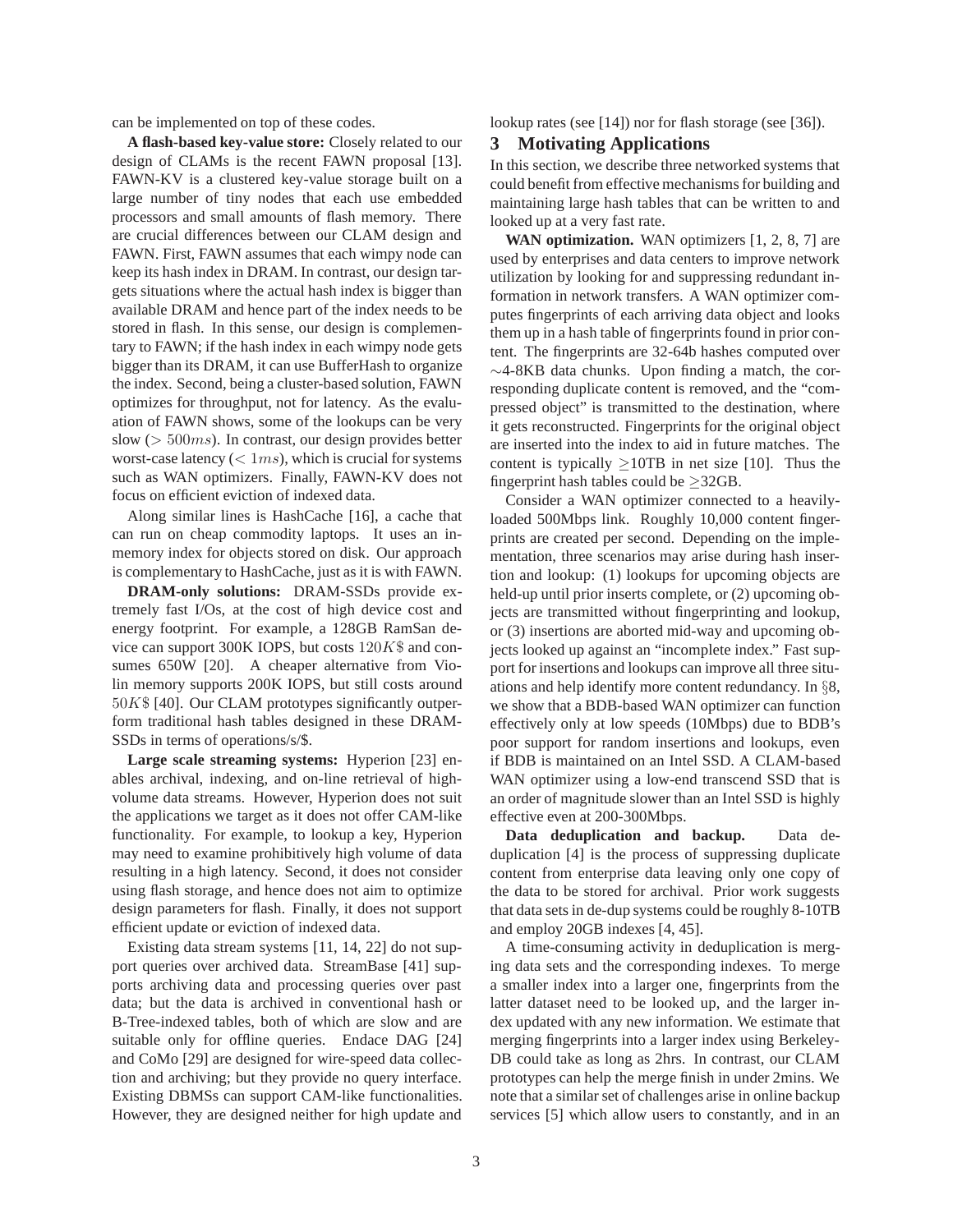online fashion, update a central repository with "diffs" of the files they are editing, and to retrieve changes from any remote location on demand.

**Central directory for a data-oriented network.** Recent proposals argue for a new resolution infrastructure to dereference content names directly to host locations [32, 37, 42]. The names are hashes computed over chunks of content inside data objects. As new sources of data arise or as old sources leave the network, the resolution infrastructure should be updated accordingly. To support scalability, the architectures have conventionally relied on a distributed resolution mechanism based on DHTs [32, 37, 42]. However, in some deployment scenarios (e.g. a large corporation), the resolution may have to be provided by a trusted central entity. To ensure high availability and throughput for a large user-base, the centralized deployment should support fast inserts and efficient lookups of the mappings. The CLAMs we design can support such an architecture effectively.

### **4 Flash Storage and Hash Tables**

Flash provides a non-volatile memory store with several significant benefits over typical magnetic hard disks such as fast random reads ( $\ll$  1 ms), power-efficient I/Os ( $\lt$ 1 Watt), better shock resistance, etc. [33, 36]. However, because of the unique characteristics of flash storage, applications designed for flash should follow a few wellknown design principles: **(P1)** Applications should avoid random writes, in-place updates, and sub-block deletions as they are significantly expensive on flash. For example, updating a single 2KB page in-place requires first erasing an entire erase block (128KB-256KB) of pages, and then writing the modified block in its entirety. As shown in [35], such operations are over two orders of magnitude slower than sequential writes, out-of-place updates, and block deletions respectively, on both flash chips and SSDs. **(P2)** Since reads and writes happen at the granularity of a flash page (or an SSD sector), an I/O of size smaller than a flash page (2KB) costs at least as much as a full-page I/O. Thus, applications should avoid small I/Os if possible. **(P3)** The high fixed initialization cost of an I/O can be amortized with a large I/O size [12]. Thus, applications should batch I/Os whenever possible. In designing flash-based CLAMs using BufferHash, we follow these design principles.

**A conventional hash table on flash.** Before going into the details of our BufferHash design, it might be useful to see why a conventional hash table on flash is likely to suffer from poor performance. Successive keys inserted into a hash table are likely to hash to random locations in the hash table; therefore, values written to those hashed locations will result in random writes, violating the design principle **P1** above.

Updates and deletions are immediately applied to a

conventional hash table, resulting in in-place updates and sub-block deletions (since each hashed value is typically much smaller than a flash block), and violation of **P1**.

Since each hashed value is much smaller than a flash page (or an SSD sector), inserting a single key in an inflash hash table violates principles **P2** and **P3**. Violation of these principles results in a poor performance of a conventional hash table on flash, as we demonstrate in §7.

One can try to improve the performance by buffering a part of the hash table in DRAM and keeping the remaining in flash. However, since hash operations exhibit negligible locality, such a flat partitioning has very little performance improvement. Recent research has confirmed that a memory buffer is practically useless for external hashing for a read-write mixed workload [43].

# **5 The BufferHash Data Structure**

BufferHash is a flash-friendly data structure that supports hash table-like operations on  $(key, value)$  pairs<sup>1</sup>. The key idea underlying BufferHash is that instead of performing individual insertions/deletions one at a time to the hash table on flash, we can perform multiple operations all at once. This way, the cost of a flash I/O operation can be shared among multiple insertions, resulting in a better amortized cost for each operation (similar to buffer trees [15] and group commits in DBMS and file systems [28]). For simplicity, we consider only insertion and lookup operations for now; we will discuss updates and deletions later.

To allow multiple insertions to be performed all at once, BufferHash operates in a lazy batched manner: it accumulates insertions in small in-memory hash tables (called *buffers*), without actually performing the insertions on flash. When a buffer fills up, all inserted items are pushed into flash in a batch. For I/O efficiency, items pushed from a buffer to flash are sequentially written as a new hash table, instead of performing expensive update to existing in-flash hash tables. Thus, at any point of time, the flash contains a large number of small hash tables. During lookup, a set of Bloom filters is used to determine which in-flash hash tables may contain the desired key, and only those tables are retrieved from flash. At a high level, the efficiency of this organization comes from batch I/O and sequential writes during insertions. Successful lookup operations may still need random page reads, however, random page reads are almost as efficient as sequential page reads in flash.

### **5.1 A Super Table**

BufferHash consists of multiple *super tables*. Each super table has three main components: a buffer, an incarnation table, and a set of Bloom filters. These components are

<sup>&</sup>lt;sup>1</sup>For clarity purposes we note that BufferHash is a data-structure while a CLAM is BufferHash applied atop DRAM and flash.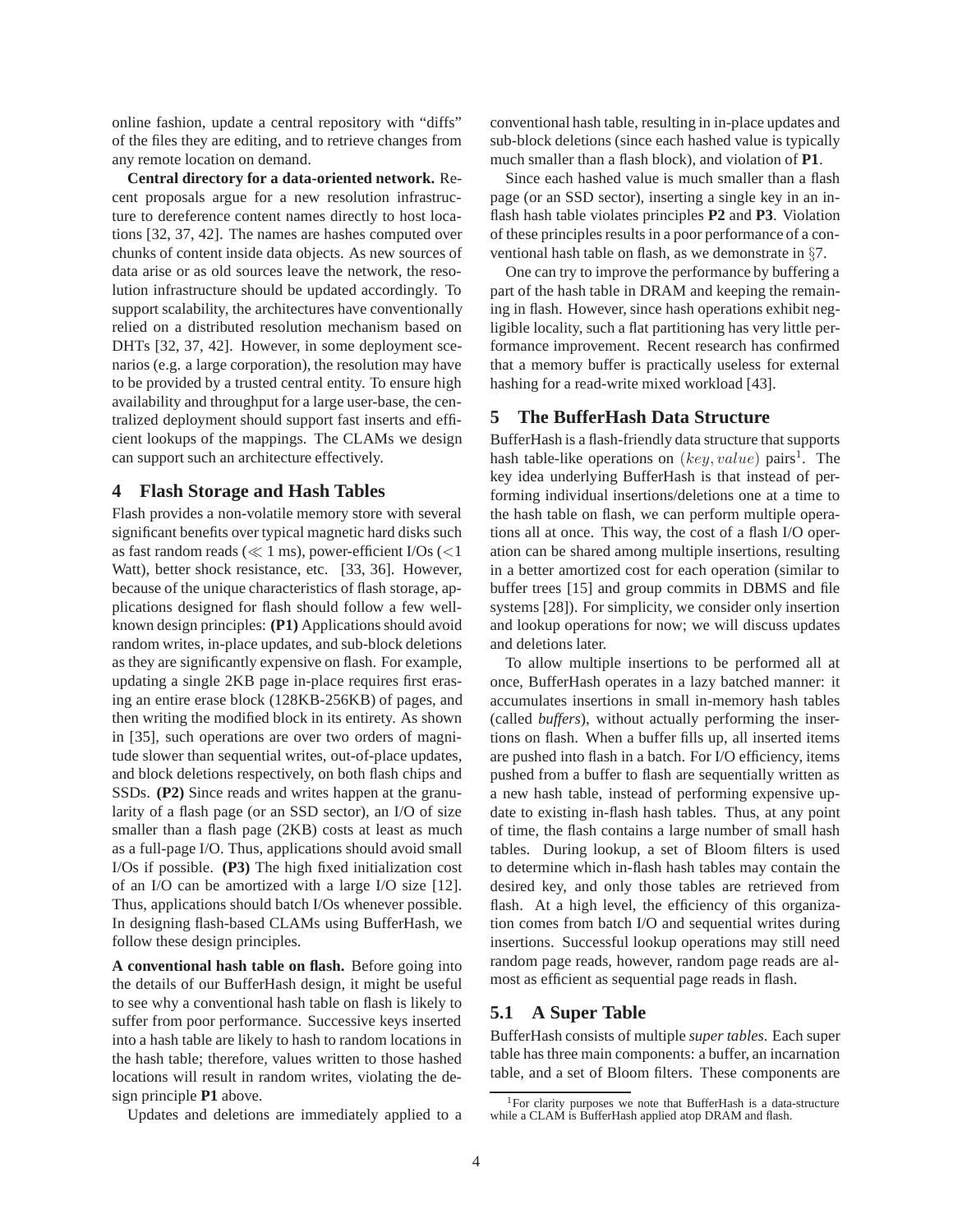

**Figure 1:** *A Super Table*

organized in two levels of hierarchy, as shown in Figure 1. Components in the higher level are maintained in DRAM, while those in the lower level are maintained in flash.

**Buffer.** This is an in-memory hash table where all newly inserted hash values are stored. The hash table can be built using existing fast algorithms such as multiplechoice hashing [18, 31]. A buffer can hold a fixed maximum number of items, determined by its size and the desired upper bound of hash collisions. When the number of items in the buffer reaches its capacity, the entire buffer is flushed to flash, after which the buffer is re-initialized for inserting new keys. The buffers flushed to flash are called *incarnations*.

**Incarnation table.** This is an in-flash table that contains old and flushed incarnations of the in-memory buffer. The table contains  $k$  incarnations, where  $k$  denotes the ratio of the size of the incarnation table and the buffer. The table is organized as a circular list, where a new incarnation is sequentially written at the list-head. To make space for a new incarnation, the oldest incarnation, at the tail of the circular list, is evicted from the table.

Depending on application's eviction policy, some items in an evicted incarnation may need to be retained and are re-inserted into the buffer (details in §5.1.2).

**Bloom filters.** Since the incarnation table contains a sequence of incarnations, the value for a given hash key may reside in any of the incarnations depending on its insertion time. A naive lookup algorithm for an item would examine all incarnations, which would require reading all incarnations from flash. To avoid this excessive I/O cost, a super table maintains a set of in-memory Bloom filters [19], one per incarnation. The Bloom filter for an incarnation is a compact signature built on the hash keys in that incarnation. To search for a particular hash key, we first test the Bloom filters for all incarnations; if any Bloom filter matches, then the corresponding incarnation is retrieved from flash and looked up for the desired key. Bloom filter-based lookups may result in false positive; thus, a match could be indicated even though there is none, resulting in unnecessary flash I/O. As the filter size increases, the false positive rate drops, resulting in lower I/O overhead. However, since the available DRAM is limited, filters cannot be too large in size. We examine the tradeoff in §6.4.

The Bloom filters are maintained as follows: When a buffer is initialized after a flush, a Bloom filter is created for it. When items are inserted into the buffer, the Bloom filter is updated with the corresponding key. When the buffer is flushed as an incarnation, the Bloom filter is saved in memory as the Bloom filter for that incarnation. Finally, when an incarnation is evicted, it's Bloom filter is discarded from memory.

#### **5.1.1 Super Table Operations**

A super table supports all standard hash table operations.

**Insert.** To insert a (key, value) pair, the value is inserted in the hash table in the buffer. If the buffer does not have space to accommodate the key, the buffer is flushed and written as a new incarnation in the incarnation table. The incarnation table may need to evict an old incarnation to make space.

**Lookup.** A key is first looked up in the buffer. If found, the corresponding value is returned. Otherwise, in-flash incarnations are examined in the order of their age until the key is found. To examine an incarnation, first its Bloom filter is checked to see if the incarnation might include the key. If the Bloom filter matches, the incarnation is read from flash, and checked if it really contains the key. Note that since each incarnation is in fact a hash table, to lookup a key in an incarnation, only the relevant part of the incarnation (e.g., a flash page) can be read directly.

**Update/Delete.** As mentioned earlier, flash does not support small updates/deletions efficiently; hence, we support them in a lazy manner. Suppose a super table contains an item  $(k, v)$ , and later, the item needs to be updated with the item  $(k, v')$ . In a traditional hash table, the item  $(k, v)$  is immediately replaced with  $(k, v')$ . If  $(k, v)$  is still in the buffer when  $(k, v')$  is inserted, we do the same. However, if  $(k, v)$  has already been written to flash, replacing  $(k, v)$  will be expensive. Hence, we simply insert  $(k, v')$  without doing anything to  $(k, v)$ . Since the incarnations are examined in order of their age during lookup, if the same key is inserted with multiple updated values, the latest value (in this example,  $v'$ ) is returned by a lookup. Similarly, for deleting a key  $k$ , a super table does not delete the corresponding item unless it is still in the buffer; rather the deleted key is kept in a separate list (or, a small in-memory hash table), which is consulted before lookup—if the key is in the delete list, it is assumed to be deleted even though it is present in some incarnation. Lazy update wastes space on flash, as outdated items are left on flash; the space is reclaimed during incarnation eviction.

### **5.1.2 Incarnation Eviction**

In a streaming application, BufferHash may have to evict old in-flash items to make space for new items. The de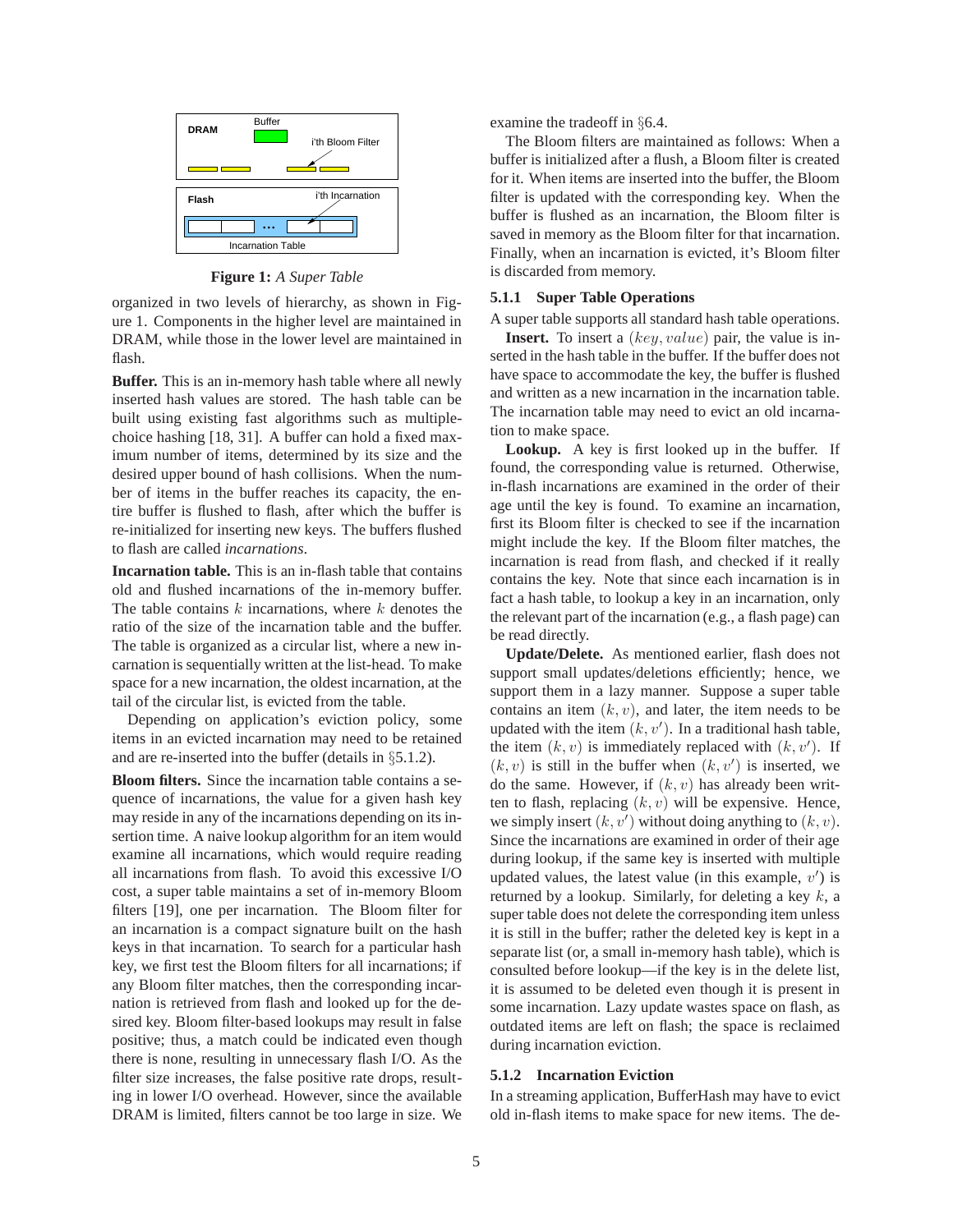cision of what to evict depends on application policy.

For I/O efficiency, BufferHash evicts items in granularity of an incarnation. Since each incarnation is an independent hash table, discarding a part of it may require expensive reorganization of the table and expensive I/O to write it back to flash. To this end, BufferHash provides two basic eviction primitives. The *full discard* primitive entirely evicts the oldest incarnation. The *partial discard* primitive also evicts the oldest incarnation, but it scans through all the items in the incarnation before eviction, selects some items to be retained (based on a specified policy), and re-inserts them into the buffer. Given these two basic primitives, applications can configure Buffer-Hash to implement different eviction policies as follows.

**FIFO.** The full discard primitive naturally implements the FIFO policy. Since items with similar ages (i.e., items that are flushed together from the buffer) are clustered in the same incarnation, discarding the oldest incarnation evicts the oldest items. Commercial WAN optimizers work in this fashion [8, 2].

**LRU.** An LRU policy can be implemented via the full discard mechanism with one additional mechanism: on every use of an item not present in the buffer, the item is re-inserted. Intuitively, a recently used item will be present in a recent incarnation, and hence it will still be present after discarding the oldest incarnation. This implementation incurs additional space overhead as the same item can be present in multiple incarnations.

**Update-based eviction.** With a workload with many deletes and updates, BufferHash uses the partial discard mechanism to discard items that have been deleted or updated. The former can be determined by examining the in-memory delete list, while the latter can be determined by checking the in-memory Bloom filters.

**Priority-based eviction.** In a priority-based policy, an item is discarded if its priority is less than a threshold (the threshold can change over time, as in [35]). It can be implemented with the partial discard primitive, where an item in the discarded incarnation is re-inserted if its current priority is above a threshold.

The FIFO policy is the most efficient, and the default policy in BufferHash. The other policies incur additional space and latency overhead due to more frequent buffer flushes and re-insertion.

Note that BufferHash may not be able to *strictly* follow an eviction policy other than FIFO if enough slow storage is not available. Suppose an item is called *live* if it is supposed to be present in the hash table under a given eviction policy (e.g., for the update-based eviction policy, the item has not been updated or deleted), and *dead* otherwise. BufferHash is supposed to evict *only* the dead items, and it does so if the flash has enough space to hold all live and unevicted dead items. On the other hand, if available flash space is limited and there are not enough dead items to evict in order to make room for newer items, BufferHash is forced to evict *live* items in a *FIFO order*. <sup>2</sup> We note that this sort of behavior is unavoidable in *any* storage scheme dealing with too many items to be fit in a limited amount of storage.

#### **5.1.3 Bit-slicing with a Sliding Window**

To support efficient Bloom filter lookup, we organize the Bloom filters for all incarnations within a super table in bit-sliced fashion [26]. Suppose a super table contains k incarnations, and the Bloom filter for each incarnation has m bits. We store all  $k$  Bloom filters as  $m$   $k$ -bit slices, where the  $i$ 'th slice is constructed by concatenating bit  $i$  from each of the  $k$  Bloom filters. Then, if a Bloom filter uses  $h$  hash functions, we apply them on the key  $x$  to get  $h$  bit positions in a Bloom filter, retrieve  $h$  bit slices at those positions, compute bit-wise AND of those slices. Then, the positions of 1-bits in this aggregated slice, which can be looked up from a pre-computed table, represent the incarnations that may contain the key  $x$ .

As new incarnations are added and old ones evicted, bit slices need to be updated accordingly. A naive approach would reset the left-most bits of all m bit-slices on every eviction, further increasing the cost of an eviction operation. To avoid this, we append  $w$  extra bits with every bit-slice, where  $w$  is the size of a word that can be reset to 0 with one memory operation. Within each  $(k+w)$ -bit-slice, a window of k bits represent the Bloom filter bits of  $k$  current incarnations, and only these bits are used during lookup. After an incarnation is evicted, the window is shifted one bit right. Since the bit falling off the window is no longer used for lookup, it can be left unchanged. When the window has shifted  $w$  bits, entire w-bit words are reset to zero at once, resulting in a small amortized cost. The window wraps around after it reaches the end of a bit-slice. For lack of space we omit the details, which can be found in [12].

# **5.2 Partitioned Super Tables**

Maintaining a single super table is not scalable because the buffer and individual incarnations will become very large with a large available DRAM. As the entire buffer is flushed at once, the flushing operation can take a long time. Since flash I/Os are blocking operations, lookup operations that go to flash during this long flushing period will block (insertions can still happen as they go to in-memory buffer). Moreover, an entire incarnation from the incarnation table is evicted at a time, increasing the eviction cost with partial discard.

<sup>2</sup>With the update-based eviction policy, a live item can also be evicted if the in-memory Bloom filter incorrectly concludes that the item has been updated. However, the probability is small (equals to the false positive rate of the Bloom filters).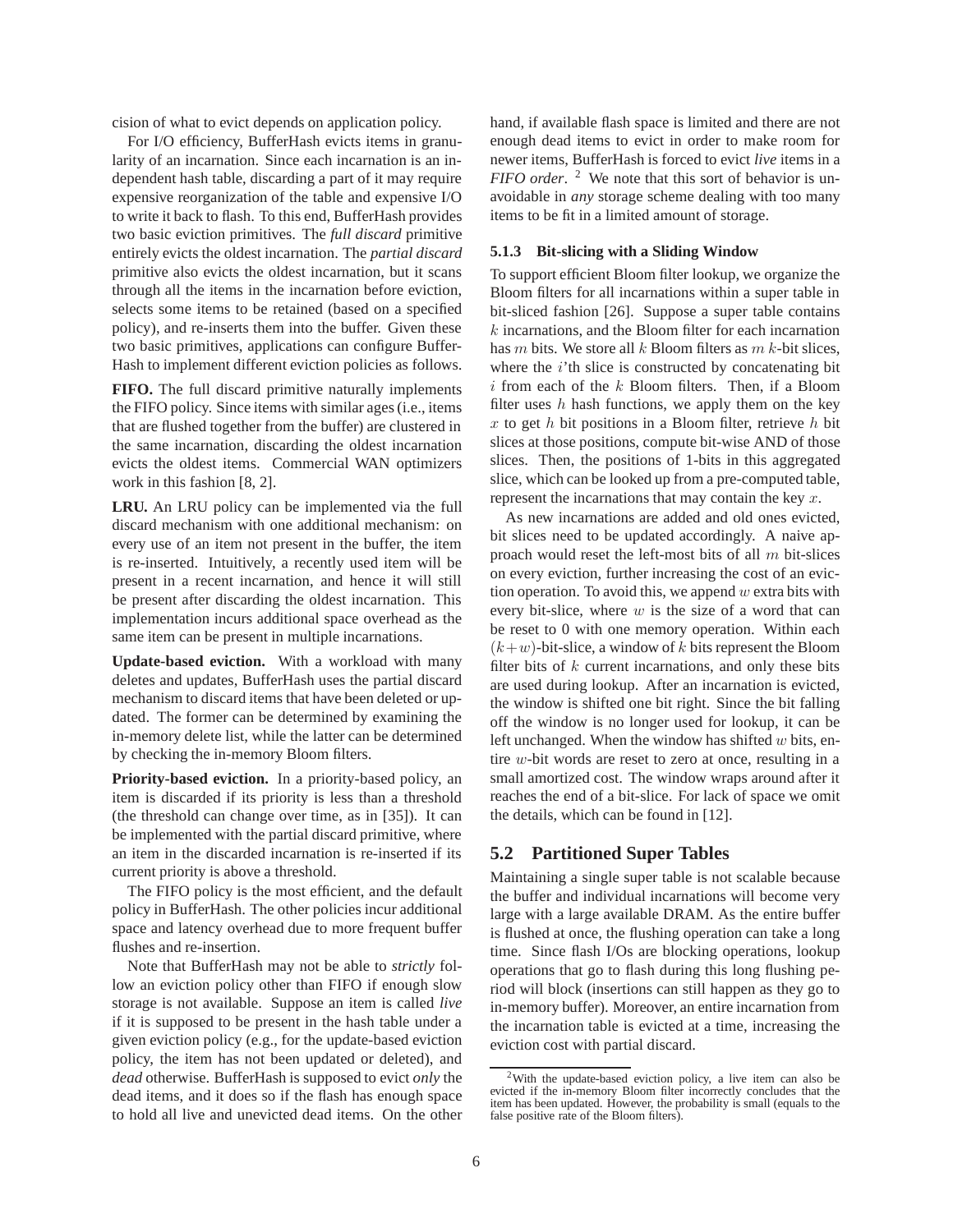

**Figure 2:** *A BufferHash with multiple super tables*

BufferHash avoids this problem by partitioning the hash key space and maintaining one super table for each partition (Figure 2): Suppose each hash key has  $k =$  $k_1 + k_2$  bits; then, BufferHash maintains  $2^{k_1}$  super tables. The first  $k_1$  bits of a key represents the index of the super table containing the key, while the last  $k_2$  bits are used as the key within the particular super table.

Partitioning enables using small buffers in super tables, thus avoiding the problems caused by a large buffer. However, we show in §6.4 that too many partitions (i.e., very small buffers) can also adversely affect performance. We show how to choose the number of partitions for good performance. For example, we show for flash chips that the number of partitions should be such that the size of a buffer matches the flash block size.

BufferHash with multiple super tables can be implemented on a flash chip by statically partitioning it and allocating each partition to a super table. A super table writes its incarnations in its partition in a circular way after the last block of the partition is written, the first block of the partition is erased and the corresponding incarnations are evicted. However, this approach may not be optimal for an SSD, where a Flash Translation Layer (FTL) hides the underlying flash chips. Even though writes within a single partition are sequential, writes from different super tables to different partitions may be interleaved, resulting in a performance worse than a single sequential write (see [17] for empirical results). To deal with that, BufferHash uses the entire SSD as a single circular list and writes incarnations from different super tables sequentially, in the order they are flushed to the flash. (This is in contrast to the log rotation approach of Hyperion [23] that provides FIFO semantics for each partition, instead of the entire key space.) Note that partitioning also naturally supports using multiple SSDs in parallel, by distributing partitions to different SSDs. This scheme, however, spreads the incarnations of a super table all over the SSD. To locate incarnations for a given super table, we maintain their flash addresses along with their Bloom filters and use the addresses during lookup.

### **6 Analysis of Costs**

In this section, we first analyze the I/O costs of insertion and lookup operations in CLAMs built using BufferHash for flash-based storage, and then use the analytical results to determine optimal values of two important parameters of BufferHash. We use the notations in Table 1.



**Table 1:** *Notations used in cost analysis.*

### **6.1 Insertion Cost**

We now analyze the amortized and the worst case cost of an insertion operation. We assume that BufferHash is maintained on a flash chip; later we show how the results can be trivially extended to SSDs. Based on empirical results [12], we use linear cost functions for flash  $I/Os$ —reading, writing, and erasing  $x$  bits, at appropriate granularities, cost  $a_r + b_rx$ ,  $a_w + b_wx$ , and  $a_e + b_ex$ , respectively.

Consider a workload of inserting  $N$  keys. Most insertions are consumed in buffers, and hence do not need any I/O. However, expensive flash I/O occurs when a buffer fills and is flushed to flash. Each flush operation involves three different types of I/O costs. First, each flush requires writing  $n_i = [B'/S_p]$  pages, where B' is the size of a buffer in a super table, and  $S_p$  is the size of a flash page (or an SSD sector). This results in a write cost of

$$
C_1 = a_w + b_w n_i S_p
$$

Second, each flush operation requires evicting an old incarnation from the incarnation table. For simplicity, we consider full discard policy for an evicted incarnation. Note that each incarnation occupies  $n_i = [B'/S_p]$ flash pages, and each flash block has  $n_b = S_b/S_p$  pages, where  $S_b$  is the size of a flash block. If  $n_i \geq n_b$ , every flush will require erasing flash blocks; otherwise, only  $n_i/n_b$  fraction of the flushes will require erasing blocks. Finally, during each erase, we need to erase  $[n_i/n_b]$ flash blocks. Putting all together, we get the erase cost of a single flush operation as

$$
C_2 = \text{Min}(1, n_i/n_b)(a_e + b_e \lceil n_i/n_b \rceil S_b)
$$

Finally, a flash block to be erased may contain valid pages (from other incarnations), which must be backed up before erase and copied back after erase. This can happen because flash can be erased only at the granularity of a block and an incarnation to be evicted may occupy only part of a block. In this case,  $p' = (n_b - n_i)$  $mod n_b$  pages must be read and written during each flush. This results in a copying cost of

$$
C_3 = a_r + p'b_r S_p + a_w + p'b_w S_p
$$

Amortized cost. Consider insertion of N keys. If each hash entry occupies a space of s, each buffer can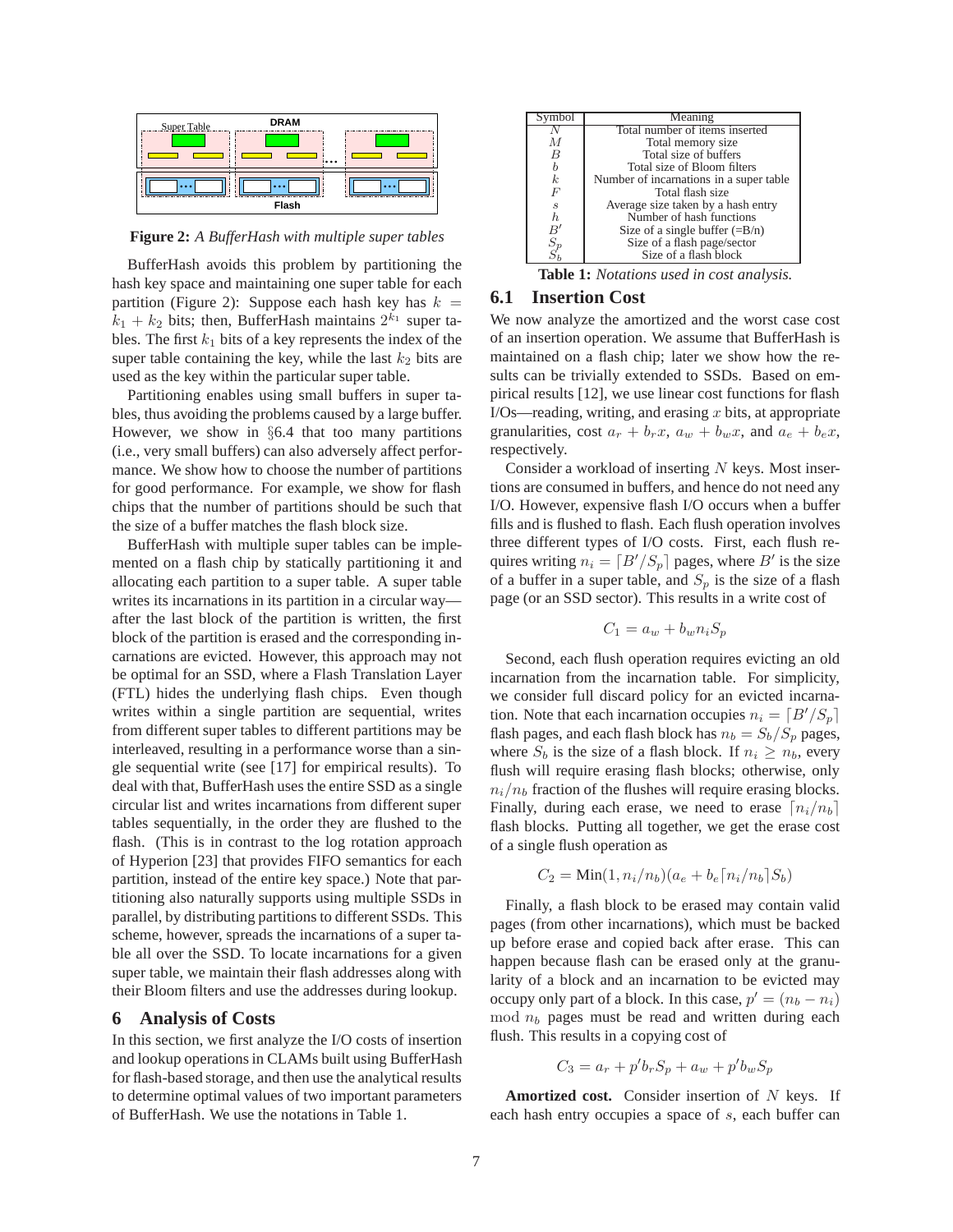hold  $B'/s$  entries, and hence buffers will be flushed to flash a total of  $n_f = Ns/B'$  times. Thus, the amortized insertion cost is

$$
C_{amortized} = n_f(C_1 + C_2 + C_3)/N = (C_1 + C_2 + C_3)s/B'
$$

Note that the cost is independent of  $N$  and inversely proportional to the buffer size  $B'$ .

**Worst case cost.** An insert operation experiences the worst-case performance when the buffer for the key is full, and hence must be flushed. Thus, the worst case cost of an insert operation is

$$
C_{worst} = C_1 + C_2 + C_3
$$

**SSD.** The above analysis extends to SSDs. Since the costs  $C_2$  and  $C_3$  in an SSD are handled by its FTL, the overheads of erasing blocks and copying valid pages are reflected in its write cost parameters  $a_w$  and  $b_w$ . Hence, for an SSD, we can ignore the cost of  $C_2$  and  $C_3$ . Thus, we get:  $C_{amortized} = C_1 s/B'$  and  $C_{worst} = C_1$ .

### **6.2 Lookup Cost**

A lookup operation in a super table involves first checking the buffer for the key, checking the Bloom filters to determine which incarnations may contain the key, and reading a flash page for each of those incarnations to actually lookup the key. Since a Bloom filter may produce false positives, some of these incarnations may not contain the key, and hence some of the I/Os may redundant.

Suppose BufferHash contains  $n_t$  super tables. Then, each super table will have  $B' = B/n_t$  bits for its buffer, and  $b' = b/n_t$  bits for Bloom filters. In steady state, each super table will contain  $k = (F/n_t)/(B/n_t)$  =  $F/B$  incarnations. Each incarnation contains  $n' = B'/s$ entries, and a Bloom filter for an incarnation will have  $m' = b'/k$  bits. For a given m' and n', the false positive rate of a Bloom filter is minimized with  $h = m' \ln 2/n'$ hash functions [19]. Thus, the probability that a Bloom filter will return a hit (i.e., indicating the presence of a given key) is given by  $p = (1/2)^h$ . For each hit, we need to read a flash page. Since there are  $c$  incarnations, the expected flash I/O cost is given by

$$
C_{lookup} = kpc_r = k(1/2)^h c_r
$$

$$
= F/B(1/2)^{bs \ln 2/F} c_r
$$

where  $c_r$  is the cost of reading a single flash page from a flash chip, or a single sector from an SSD.

### **6.3 Discussion**

The above analysis can provide insights into benefits and overheads of various BufferHash components that are not used in traditional hash tables. Consider a traditional hash table stored on an SSD; without any buffering, each insertion operation would require one random

sector write. Suppose, sequentially writing a buffer of size  $B'$  is  $\alpha$  times more expensive than randomly writing one sector of an SSD.  $\alpha$  is typically small even for a buffer significantly bigger than a sector, mainly due to two reasons. First, sequential writes are significantly cheaper than random writes in most existing SSDs. Second, writing multiple consecutive sectors in a batch has better per sector latency. In fact, for many existing SSDs, the value of  $\alpha$  is less than 1 even for a buffer size of  $256KB$  (e.g., 0.39 and 0.36 for Samsung and MTron SSDs respectively). For Intel SSD, the gap between sequential and random writes is small; still the value of  $\alpha$ is less than 10 due to I/O batching.

Clearly, the worst case insertion cost into a CLAM using BufferHash for flash is  $\alpha$  times more expensive than that of a traditional hash table without buffering—a traditional hash table requires writing a random sector, while BufferHash sequentially writes the entire buffer. As discussed above, the value of  $\alpha$  is small for existing SSDs. On the other hand, our previous analysis shows that the amortized insertion cost of BufferHash on flash is at least  $\frac{B'}{\alpha s}$  times less than a traditional hash table, even if we assume random writes required by traditional hash table are as cheap as sequential writes required by BufferHash on flash. In practice, random writes are more expensive, and therefore, the amortized insertion cost when using BufferHash on flash is even more cheap than that of a traditional hash table.

Similarly, a traditional hash table on flash will need one read operation for each lookup operation, even for unsuccessful lookups. In contrast, the use of Bloom filter can significantly reduce the number of flash reads for unsuccessful lookups. More precisely, if the Bloom filters are configured to provide a false positive rate of  $p$ , use of Bloom filter can reduce the cost of an unsuccessful lookup by a factor of  $1/p$ . Note that the same benefit can be realized by using Bloom filters with a traditional hash table as well. Even though BufferHash maintains multiple Bloom filters over different partitions and incarnations, the total size of all Bloom filters will be the same as the size of a single Bloom filter computed over all items. This is because for a given false positive rate, the size of a Bloom filter is proportional to the number of unique items in the filter,

### **6.4 Parameter Tuning**

Tuning BufferHash for good CLAM performance requires tuning two key parameters. First, one needs to decide how much DRAM to use, and if a large enough DRAM is available, how much of it is to allocate for buffer and how much to allocate for Bloom filters. Second, once the total size of in-memory buffers is decided, one needs to decide how many super tables to use. We use the cost analysis above to address these issues.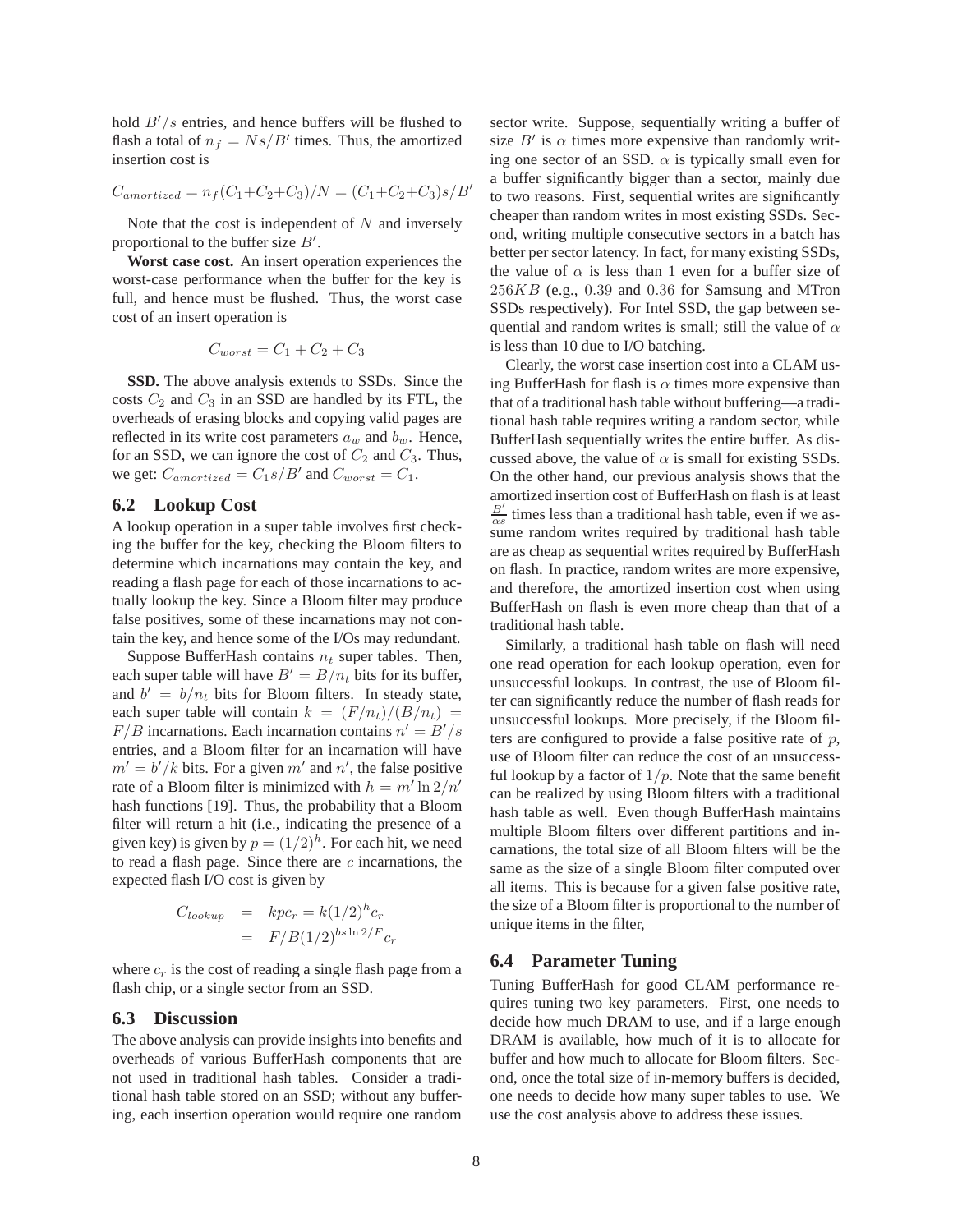**Optimal buffer size.** Assume that the total memory size is  $M$  bits, of which  $B$  bits are allocated for (all) buffers (in all super tables) and  $b = M - B$  bits are allocated for Bloom filters. Our previous analysis shows that the value of B does not directly affect insertion cost; however, it affects lookup cost. So, we would like to find the optimal value of B that minimizes the expected lookup cost.

Intuitively, the size of a buffer poses a tradeoff between the total number of incarnations and the probability of an incarnation being read from flash during lookup. As our previous analysis showed, the I/O cost is proportional to the product of the number of incarnations and the hit rate of Bloom filters. On one hand, reducing buffer size increases the number of incarnations, increasing the cost. On the other hand, increasing buffer size leaves less memory for Bloom filters, which increases its false positive rate and I/O cost.

We can use our previous analysis to find a sweet-spot. Our analysis showed that the lookup cost is given by  $C =$  $F/B \cdot (1/2)^{(M-B)s \ln 2/F} \cdot c_r$ . The cost C is minimized when  $dC/dB = 0$ , or, equivalently  $d(log_2(C))/dB = 0$ . Solving this equation gives the optimal value of  $B$  as,

$$
B_{opt} = \frac{F}{s(\ln 2)^2} \approx \frac{2F}{s}
$$

Interestingly, this optimal value of  $B$  does not depend on  $M$ ; rather, it depends only on the total size  $F$  of flash and the average space s taken by each hashed item. Thus, given some memory of size  $M > B$ , we should use  $\approx 2F/s$  bits for buffers, and the remaining for Bloom filters. If additional memory is available, that should be used only for Bloom filters, and not for the buffers.

**Total memory size.** We can also determine how much total memory to use for BufferHash. Intuitively, using more memory improves lookup performance, as this allows using larger Bloom filters and lowering false positive rates. Suppose, we want to limit the I/O overhead due to false positives to  $C_{target}$ . Then, we can determine b ′ , the required size of Bloom filters as follows.

$$
C_{target} \geq \frac{F}{B} \left(\frac{1}{2}\right)^{b's \ln 2/F} \cdot c_r
$$
  

$$
b' \geq \frac{F}{s(\ln 2)^2} \ln \left(\frac{s(\ln 2)^2 c_r}{C_{target}}\right)
$$

Figure 3 shows required size of a Bloom filter for different expected I/O overheads. As the graph shows, the benefit of using large Bloom filter diminishes after a certain size. For example, for BufferHash with 32GB flash and 16 bytes per entry (effective size of 32 bytes per entry for 50% utilization of hashtables), allocating 1GB for all Bloom filters is sufficient to limit the expected I/O overhead  $C_{target}$  below 1ms.



**Figure 3:** *Expected I/O overhead vs Bloom filter size*

Hence, in order to limit I/O overhead during lookup to  $C_{target}$ , BufferHash requires  $(B_{opt} + b')$  bits of memory, of which  $B_{opt}$  is for buffers and the rest for Bloom filters.

**Number of super tables.** Given a fixed memory size B for all buffers, the number of super tables determines the size  $B'$  of a buffer within a super table. As our analysis shows,  $B'$  does not affect the lookup cost; rather, it affects the amortized and worst case cost of insertion. Thus,  $B'$  should be set to minimize insertion cost.

Figure 4 shows the insertion cost of using BufferHash, based on our previous analysis, on two flash-based media. (The SSD performs better because it uses multiple flash chips in parallel.). For the flash chip, both amortized and worst-case cost minimize when the buffer size B′ matches the flash *block size*. The situation is slightly different for SSDs; as Figure 4(b) and (c) show, a large buffer reduces average latency but increases worst case latency. An application should use its tolerance for average- and worst-case latencies and our analytical results to determine the desired size of  $B'$  and the number of super tables  $B/B'$ .

# **7 Implementation and Evaluation**

In this section, we measure and dissect the performance of various hash table operations in our CLAM design under a variety of workloads. Our goal is to answer the following key questions:

(*i*) What is the baseline performance of lookups and inserts in our design? How does the performance compare against existing disk-based indexes (e.g., the popular Berkeley-DB)? Are there specific workloads that our approach is best suited for?

(*ii*) To what extent do different optimizations in our design – namely, buffering of writes, use of bloom filters and use of bit-slicing – contribute towards our CLAM's overall performance?

(*iii*) To what extent does the use of flash-based secondary storage contribute to the performance?

(*iv*) How well does our design support a variety of hash table eviction policies?

We start by describing our implementation and how we configure it for our experiments.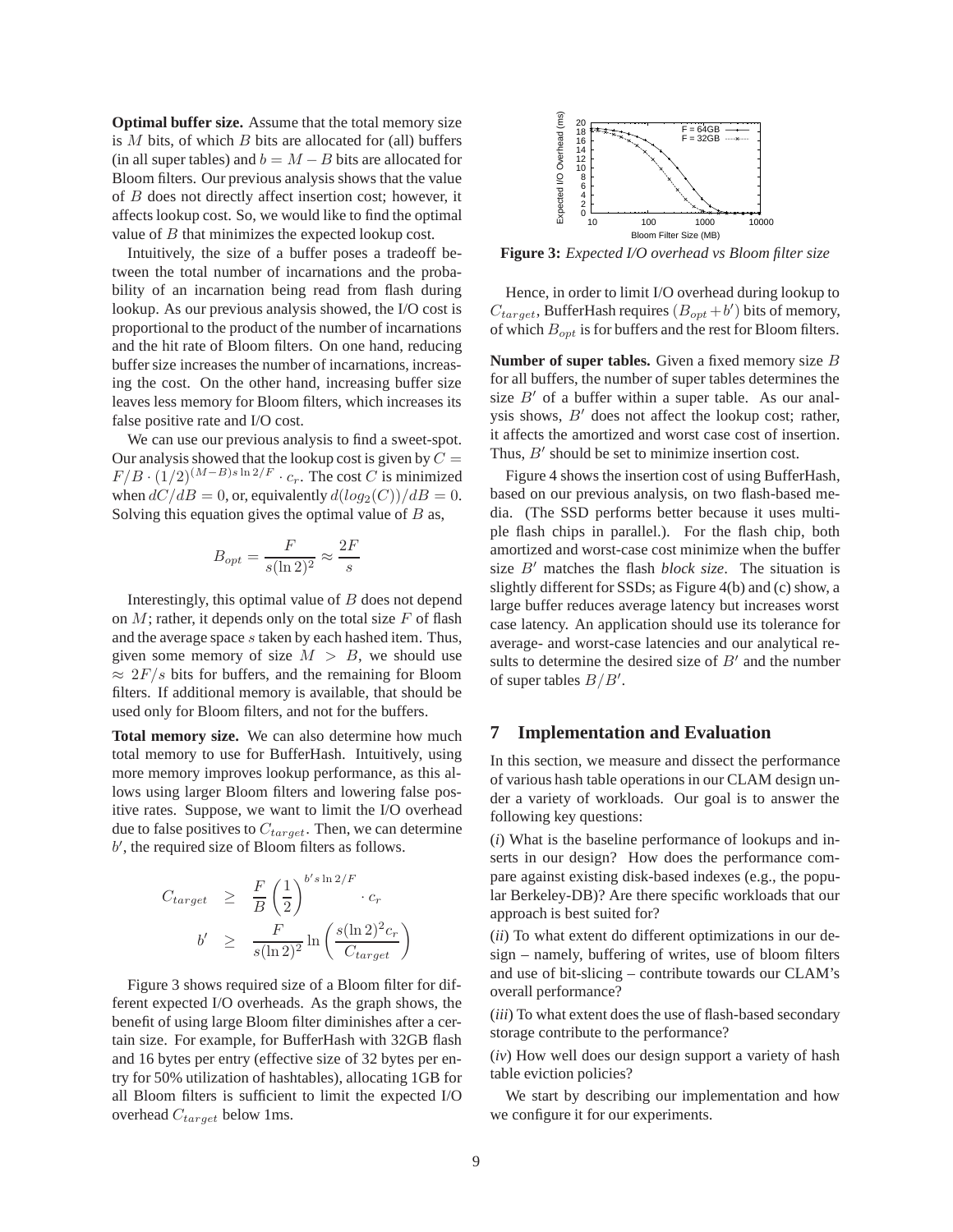

**Figure 4:** *Amortized and worst-case insertion cost on a flash chip and an Intel SSD. Only flash I/O costs are shown.*

# **7.1 Implementation and Configuration**

We have implemented BufferHash in ∼3000 lines of C++ code. The hash table in a buffer is implemented using Cuckoo hashing [25] with two hash functions. Cuckoo hashing utilizes space efficiently and avoids the need for hash chaining in the case of collisions.

To simplify implementation, each partition is maintained in a separate file with all its incarnations. A new incarnation is written by overwriting the portion of file corresponding to the oldest incarnation in its super table. Thus, the performance numbers we report include small overheads imposed by the ext3 file system we use. One can achieve better performance by writing directly to the disk as a raw device, bypassing the file system.

We run the BufferHash implementation atop two different SSDs: an Intel SSD (model: X18-M, which represents a new generation SSD), and a Transcend SSD (model: TS32GSSD25, which represents a relatively old generation but cheaper SSD).

#### **7.1.1 Configuring the CLAM**

As mentioned in §3, our key motivating applications like WAN optimization and deduplication employ hash tables of size 16-32GB. To match this, we configure our CLAMs with 32GB of slow storage and 4GB of DRAM. The size of a buffer in a super table is set to 128KB, as suggested by our analysis in §6.4. We limit the utilization of the hash table in a buffer to 50% as a higher utilization increases hash collision and the possibility of re-building the hash table for cuckoo hashing. Also, each hash entry takes 16 bytes of space. Thus, each buffer (and each incarnation) contains 4096 hash entries.

According to the analysis in §6.4, the optimal size of buffers for the above configuration is 266MB. We now experimentally validate this. Figure 5 shows the variation of false positive rates as the memory allocated to buffers is varied from 128KB to 3072MB in our prototype. The overall trend is similar to that shown by our analysis in §6.4, with the optimal spurious rate of 0.0001 occurring at a 256MB net size of buffers. The small difference from our analytically-derived optimal of 266MB arises because our analysis does not restrict the optimal number of hash functions to be an integer.

Note that the spurious rate is low even at 2GB (0.01). We select this configuration – 2GB for buffers and 32GB



**Figure 5:** *Spurious rate vs. memory allocated to buffers; BufferHash configured with 4GB RAM and 32GB SSD.*

| # of        | Probability |         | Latency (ms) |           |
|-------------|-------------|---------|--------------|-----------|
| flash $I/O$ | 0% LSR      | 40% LSR | Flash chip   | Intel SSD |
|             | 0.9899      | 0.6032  |              |           |
|             | 0.0094      | 0.3894  | 0.24         | 0.31      |
|             | 0.0005      | 0.0073  | 0.48         | 0.62      |
|             | 0.00005     | 0.00003 | 0.72         | 0.93      |

**Table 2:** *A deeper look at lookup latencies.*

for slow storage – as the candidate configuration for the rest of our experiments. This gives us 16 incarnations per buffer and total of 16,384 buffers in memory.

### **7.2 Lookups and Inserts**

We start by considering the performance of basic hash table operations, namely lookups and inserts. We study other operations such as updates in §7.4.

We use synthetic workloads to understand the performance. Each synthetic workload consists of a sequence of lookups and insertions of keys. For simplicity, we focus on a single workload for the most part. In this workload, every key is first looked up, and then inserted. The keys are generated using random distribution with varying range; the range effects the lookup success rate (or, "LSR") of a key. These workloads are motivated by the WAN optimization application discussed in §8. We also consider other workloads with different ratio of insert and lookup operations in §7.2.3. Further, in order to stress-test our CLAM design, we assume that keys arrive in a continuous backlogged fashion in each workload.

#### **7.2.1 Latencies**

In Figure  $6(a)$ , we show the distribution of latencies for lookup operations on our CLAM with both an Intel and a Transcend SSD (the curves labeled **BH + SSD**) . This workload has an LSR of approximately 40%. Around 62% of the time, the lookups take little time  $(< 0.02 \text{ms})$ for both Intel and Transcend SSD, as they are served by either the in-memory bloom filters or in-memory buffers. 99.8% of the lookup times are less than 0.176ms for the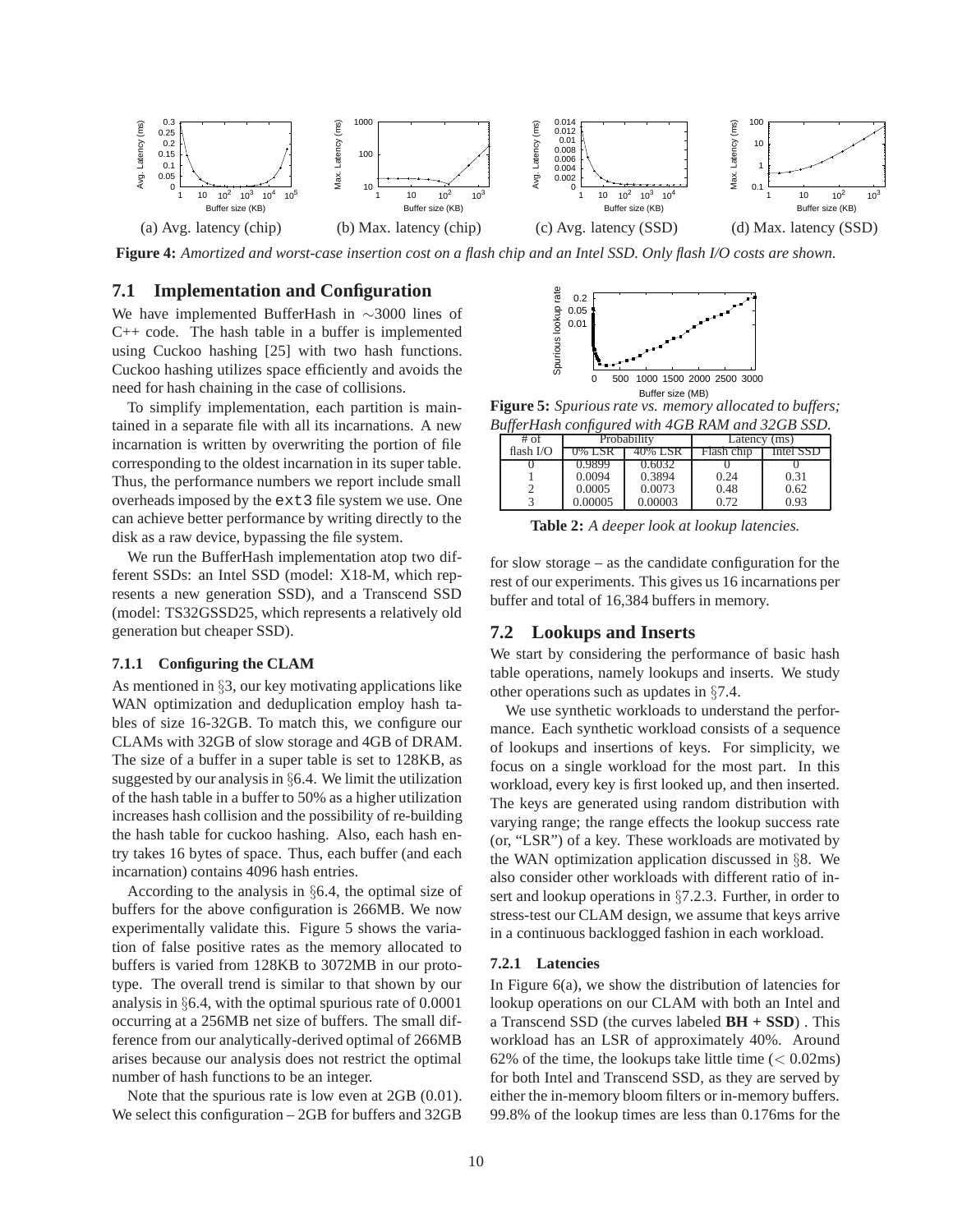

**Figure 6:** *CLAM latencies on different media.*

Intel SSD. For Transcend SSD, 90% of the lookup times are under 0.6ms, and the maximum is 1ms. The Intel SSD offers significantly better performance than Transcend SSD.

To understand the lookup latencies better, we examine the flash I/Os required by a lookup operation in our CLAM prototypes, under two different lookup success ratios in Table 2. Most lookups go to slow storage only when required, i.e., key is on slow storage (which happens in 0% of cases for  $LSR = 0$  and in slightly under 40% of cases for LSR = 0.4); spurious flash I/O may be needed in the rare case of false positives (recall that BufferHash is configured for 0.01 false positive rate). Nevertheless, > 99% lookups require at most one flash read only.

In Figure 6(b), we show the latencies for insertions on different CLAM prototypes. Since BufferHash buffers writes in memory before writing to flash, most insert operations are done in memory. Thus, the average insert cost is very small (0.006 ms and 0.007 ms for Intel and Transcend SSDs respectively). Since a buffer holds around 4096 items, only 1 out of 4096 insertions on average requires writing to flash. The worst case latency, when a buffer is flushed to the SSD and requires erasing a block, is 2.72 ms and 30 ms for Intel and Transcend SSDs, respectively.

On the whole, we note that our CLAM design achieves good lookup and insert performance by reducing unsuccessful lookups in slow storage and by batching multiple insertions into one big write.

#### **7.2.2 Comparison with DB-Indexes**

We now compare our CLAM prototypes against the hash table structure in Berkeley-DB (BDB) [6], a popular database index. We use the same workload as above. (We also considered the B-Tree index of BDB, but the performance was worse than the hash table. Results are omitted for brevity.) We consider the following system configurations: (1) **DB+SSD**: BDB running on an SSD, with BDB recommended configurations for SSDs, and (2) **DB+Disk**: BDB running on a magnetic disk.

Figures 7(a) and (b) show the lookup and the insert latencies for the two systems. The average lookup and insert latencies for **DB+Disk** are 6.8 ms and 7 ms respectively. More than 60% of the lookups and more than 40% of the inserts have latencies greater than 5 ms, corresponding to high seek cost on disks. Surprisingly, for the Intel SSD, the average lookup and insert latencies are also high – 4.6 ms and 4.8 ms respectively. Around 40% of lookups and 40% inserts have latencies greater than 5 ms! This is counterintuitive given that Intel SSD has significantly faster random I/O latency (0.15ms) than magnetic disks. This is explained by the fact that the low latency of an SSD is achieved only when the write load on the SSD is "low"; i.e., there are sufficient pauses between bursts of writes so that the SSD has enough time to clean dirty blocks to produce erased blocks for new writes [17]. Under a high write rate, the SSD quickly uses up its pool of erased blocks and then I/Os block until the SSD has reclaimed enough space from dirty blocks via garbage collection.

This result shows that existing disk based solutions that send all I/O requests to disks are not likely to perform well on SSDs, even if SSDs are significantly faster than disks (i.e., for workloads that give SSDs sufficient time for garbage collection). In other words, these solutions are not likely to exploit the performance benefit of SSDs under "high" write load. In contrast, since Buffer-Hash writes to flash only when a buffer fills up, it poses a relatively "light" load on SSD, resulting in faster reads.

We do note that it is possible to supplement the BDB index with an in-memory Bloom filter to improve lookups. We anticipate that, on disks, a BDB with inmemory Bloom filter will have similar lookup latencies as a BufferHash. However, on SSDs, a BufferHash is likely to have a better lookup performance—because of the lack of buffering, insertions in BDB will incur a large number of small writes, which adversely affect SSDs' read performance due to fragmentation and background garbage collection activities.

#### **7.2.3 Other Workloads**

We evaluate how our CLAM design performs with workloads having different relative fractions of inserts and lookups. Our goal is to understand the workloads where the benefits of our design are the most significant. Table 3 shows the variation of the latency per operation with different lookup fractions in the workload for **BH+SSD** and **DB+SSD** on Transcend-SSD.

As Table 3 shows, the latency per operation for BDB decreases with increasing fraction of lookups. This is due to two reasons. First, (random) reads are significantly cheaper than random writes in SSDs. Since the increasing lookup fraction increases the overall fraction of flash reads, it reduces the overall latency per operation. Second, even the latency of individual lookups decreases with increasing fraction of lookups (not shown in the table). This is because, with a smaller fraction of flash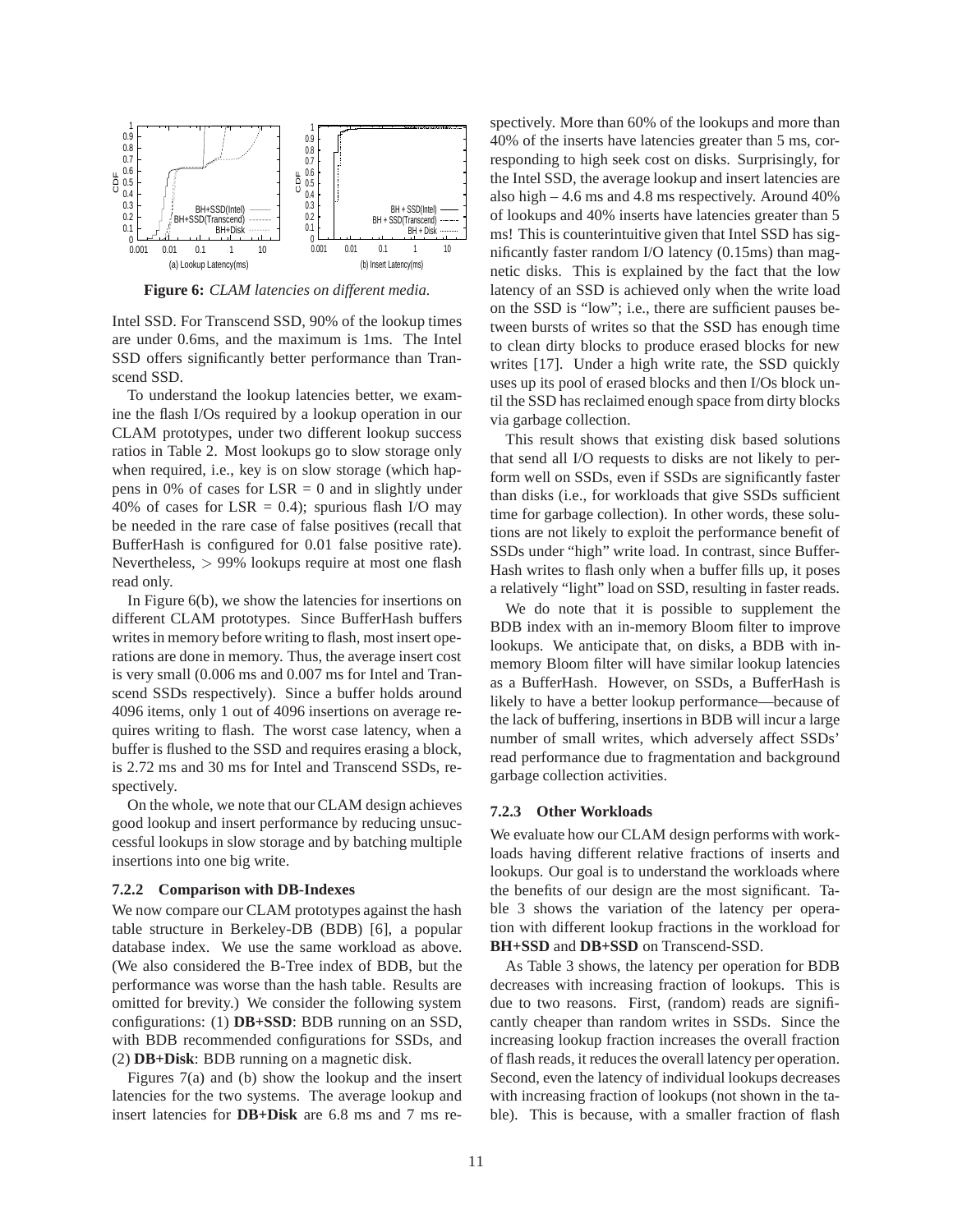| Fraction of | Latency per operation (ms) |                    |  |
|-------------|----------------------------|--------------------|--|
| lookups     | <b>Bufferhash</b>          | <b>Berkeley DB</b> |  |
|             | ን 007                      |                    |  |
| 0.3         | 0.01                       | 13.5               |  |
| 0.5         | 0.09                       | 10.3               |  |
| 0.7         | 0.11                       | 5.3                |  |
|             | 0 12                       |                    |  |

**Table 3:** *Per-operation latencies with different lookup fractions in workloads. LSR=0.4 for all workloads and Transcend SSD is employed.*



write I/O, SSDs involve less garbage collection overhead that could interfere with all flash I/Os in general.

In contrast, for a CLAM, the latency per operation improves with decreasing fraction of lookups. This can be attributed to buffering due to which the average insert latency for a CLAM is reduced. As Table 3 shows, our CLAM design is  $17\times$  faster for write-intensive workloads than for read-intensive workloads.

### **7.3 Dissecting Performance Benefits**

In what follows, we examine the contribution of different aspects of our CLAM design on the overall performance benefits it offers.

#### **7.3.1 Contribution of BufferHash optimizations**

The performance of our CLAM comes from three main optimizations within BufferHash: (1) buffering of inserts, (2) using Bloom filters, and (3) using windowed bit-slicing. To understand how much each of these optimizations contributes towards CLAM's performance, we evaluate our Intel SSD-based CLAM without one of these optimizations at a time.

The effect of buffering is obvious; without it, all insertions go to the flash, yielding an average insertion latency of ∼4.8ms at high insert rate i.e. continuous key insertions (compared to ∼0.006ms with buffering). Even at low insert rate, average insertion latency is ∼0.3ms and thus buffering gives significant benefits.

Without Bloom filters, each lookup operation needs to check many incarnations until the key is found or all incarnations have been checked. Since checking an incarnation involves a flash read, this makes lookups slower. The worst case happens with 0% redundancy, in which case each lookup needs to check all 16 incarnations. Our experiments show that even for 40% and 80% LSR, the average flash I/O latencies are 1.95ms and 1.5ms respectively without using Bloom filters. In contrast, using Bloom filters avoids expensive flash I/O, reducing flash I/O costs to 0.06ms and 0.13ms for 40% and 80% LSR respectively and giving a speedup of  $10-30 \times$ .

Bit-slicing improves lookup latencies by ∼20% under low LSR, where the lookup workload is mostly memory bound. However, the benefit of using bit-slicing becomes negligible under a high LSR, since the lookup latency is then dominated by flash I/O latency.

### **7.3.2 Contribution of Flash-based Storage**

The design of BufferHash is targeted specifically toward flash-based storage. In this section, we evaluate the contribution of the I/O properties of flash-based storage to the overall performance of our CLAM design. To aid in this, we compare two CLAM designs: (1) **BH+SSD**: BufferHash running on an SSD and (2) **BH+Disk**: BufferHash running on a magnetic disk (Hitachi Deskstar 7K80 drive). We use a workload with 40% look-up success rate over random keys with interleaved inserts and lookups.

Figures 6(a) and (b) also show the latencies for lookups and inserts in **BH+Disk**. Lookup latencies range from 0.1 to 12ms, an order of magnitude worse than the SSD prototypes (**BH+SSD**) due to the high seek latencies in disks. The average insert cost is very small and the worst case insert cost is 12ms, corresponding to a high seek latency for disk. Thus, the use of SSD contributes to the overall high performance of CLAM.

Comparing Figures 6 and 7, we see that **BH+Disk** performs better than **DB+SSD** and **DB+Disk** on both lookups and inserts. This shows that while using SSDs is important, it is not sufficient for high performance. It is crucial to employ BufferHash to best leverage the I/O properties of the SSDs.

### **7.4 Eviction Policies**

Our experiments so far are based on the default FIFO eviction policy of BufferHash which we implement using the full discard primitive  $(\S 5.1.2)$ . As stated earlier, the design of BufferHash is ideally suited for this policy. We now consider other eviction policies.

**LRU.** We implemented LRU using the full discard primitive as noted in §5.1.2. Omitting the details of our evaluation in the interest of brevity, we note that the performance of lookups was largely unaffected compared to FIFO; this is because the "re-insertion" operations that help emulate LRU happen asynchronously without blocking lookups (§5.1.2). In the case of inserts, the in-memory buffers get filled faster due to re-insertions, causing flushes to slower storage to become more frequent. The resulting increase in average insert latency, however, is very small: with a 40%-LSR workload having equal fractions of lookups and inserts, the average insert latency increases from 0.007ms to 0.008ms on Transcend SSD.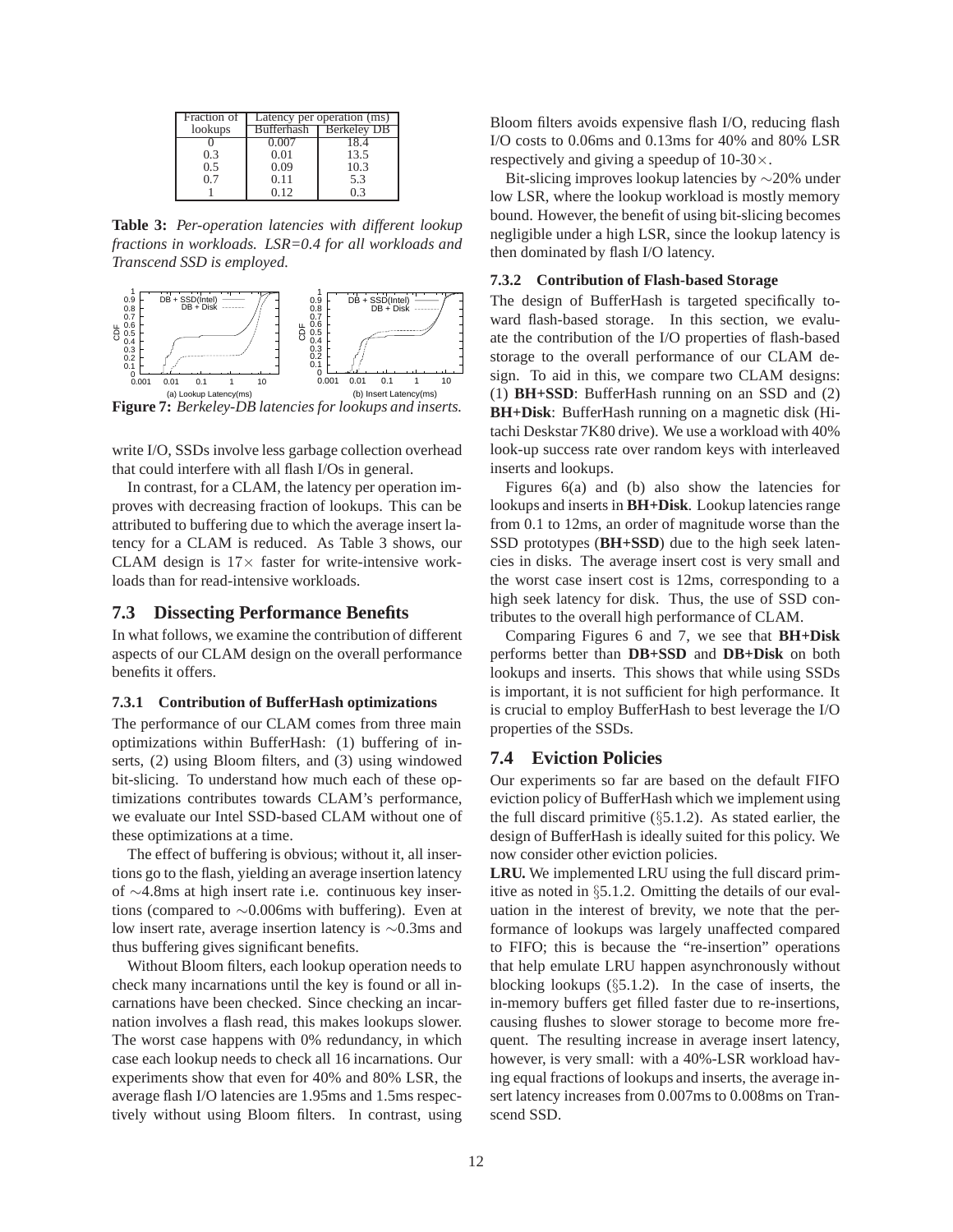

**Figure 8:** *(a) CCDF of insert latencies for the updatebased policy. Both axes are in log-scale. (b) CDF of the number of incarnations tried upon a buffer flush. In both cases, the workload has 40% LSR and equal fractions of inserts and lookups.*

**Partial discard.** We now consider the two partial discard policies discussed in §5.1.2: the *update-based policy*, where only the stale entries are discarded, and the *priority-based policy*, where entries with priority lower than a threshold are discarded. We use a workload of 40% update rate using keys generated by random distribution. Figure 8(a) shows the CCDF of insert latencies on Transcend and Intel SSDs for the update-based policy. We note that an overwhelming fraction of the latencies remain unchanged, but the rest of the latencies (1%) worsen significantly. On the whole, this causes the average insertion cost to increase significantly to 0.56ms on Transcend SSD and 0.08ms on an Intel SSD. Nevertheless, this is still an order or magnitude smaller than the average latency when employing BerkeleyDB on SSDs. For priority-based policy, we used priority values equally distributed over keys. With different thresolds, we obtained similar qualitative performance (results omitted for brevity).

Three factors contribute to the higher latency observed in the tail of the distribution above: (1) When a buffer is flushed to slow storage, there is the additional cost of reading entries from the oldest incarnation and finding entries to be retained. (2) In the worst case, all entries in the evicted incarnation may have to be retained (for example, in the update-based policy this happens when none of the entries in the evicted incarnation have been updated or deleted). In that case, the in-memory buffer becomes full and is again flushed causing an eviction of the next oldest incarnation. These "cascaded evictions" continue until some entries in an evicted incarnation can be discarded, or all incarnations have been tried. In the latter case, all entries of the oldest incarnation are discarded. Cascaded evictions contribute to the high insertion cost seen in the tail of the distribution in Figure 8(a). (3) Since some of the entries are being retained after eviction, the buffer starts filling up more frequently and number of flushes to slow storage increases as a result.

We find that when buffer becomes full on a key insertion and needs to be flushed, the overall additional cost of insertion operations on Transcend SSD is 17.4ms (on average) for the update-based policy. Of this, the additional cost arising from reading and checking the entries of each incarnation is 1.62ms. Note that this is the only additional cost incurred when an incarnation eviction does not result in cascaded evictions. For priority-based policy, this cost is lower – 1.48 ms. The update-based policy is more expensive as it needs to search Bloom filters to see if an entry has already been updated.

We further find that only on rare occasions do cascaded evictions result in multiple incarnations getting accessed. In almost 90% of the cases where cascades happen, no more than 3 incarnations are tried as shown in Figure 8(b). On average, just 1.5 incarnations are tried (i.e., 0.5 incarnations are additionally flushed to slow storage, on average).

Thus, our approach supports FIFO and LRU eviction well, but it imposes a substantially higher cost for a small fraction of requests in other general eviction policies. The high cost can be controlled by loosening the semantics of the partial discard policies in order to limit cascaded evictions. For instance, applications using the priority-based policy could retain the top- $k$  high priority entries rather than using a fixed threshold on priority. It is up to the application designer to select the right tradeoff between the semantics of the eviction policies and the additional overhead incurred.

# **7.5 Evaluation Summary**

The above evaluation highlights the following aspects of our CLAM design:

**(1)** BufferHash on Intel SSD offers lookup latency of 0.06 ms and insert latency of 0.006 ms, and gives an order of magnitude improvement over Berkeley DB on Intel SSD.

**(2)** Buffering of writes significantly improves insert latency. Bloom filters significantly reduce unwanted lookups on slow storage, achieving  $10\times-30\times$  improvement over BufferHash without bloom filters. Bit-slicing contributes 20% improvement when the lookup workload is mostly memory bound.

**(3)** For lookups, BufferHash on SSDs is an order of magnitude better than BufferHash on disk. However, SSDs alone are not sufficient to give high performance.

# **8 WAN Optimizer Using CLAM**

In this section, we study the benefits of using our CLAM prototypes in an important application scenario, namely, WAN optimization.

A typical WAN optimizer has three components:

**(1) Connection management (CM) front-end:** When bytes from a connection arrive at the connection management front-end, they are accumulated into buffers for a short amount of time (we use 25ms). The buffered object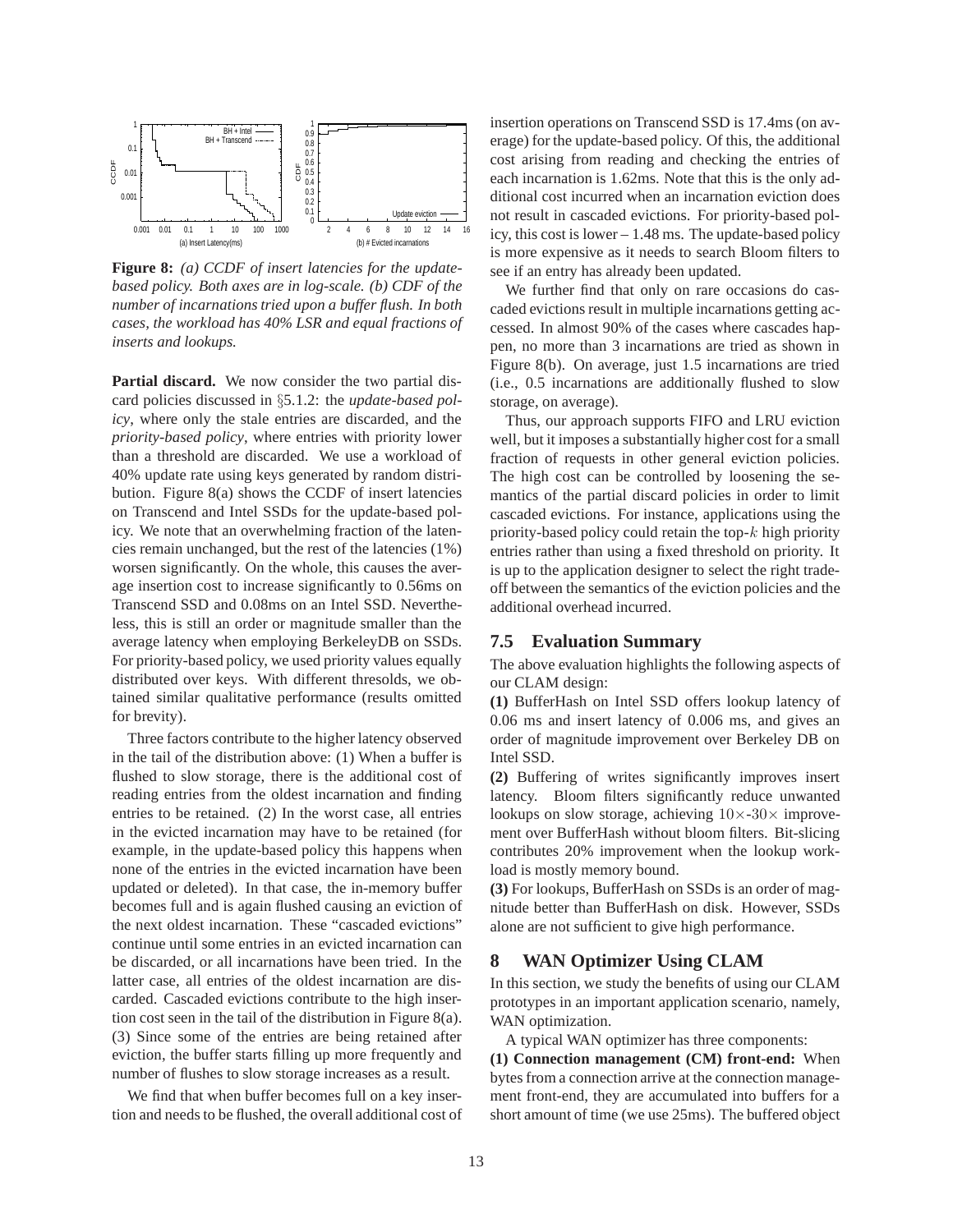data is divided into chunks by computing content-based chunk boundaries using Rabin-Karp fingerprints [38, 34]. A SHA-1 hash is computed for each chunk thus identified.

**(2) Compression engine (CE):** The CE maintains a large content cache on a magnetic disk. SHA-1 fingerprints of cached content are stored in a large hash table. Fingerprints handed over by the CM are looked up in the hash table to identify similarity against prior content chunks. After redundancy has been identified, the incoming object is compressed and handed over to the network subsystem (described next). The object's chunks are inserted into the content cache in a serial fashion, and SHA-1 hashes for its chunks are inserted into the hash table with pointers to the on-disk addresses of corresponding chunks.

The CE's hash table can be stored either in a CLAM or using BDB on flash. The CLAM is configured with 4GB RAM and 32GB of Transcend SSD. The CLAM implements the full BufferHash functionality, including lazy updates with FIFO eviction as well as windowed bit slicing. For BDB-based WAN optimizer, we implement FIFO eviction from the hash table by maintaining an inmemory delete list of invalidated old hash table entries. The BDB hash table is also 32GB in size.

**(3) Network sub-system (NS):** The NS simply transmits the bytes handed over by CE over the outgoing network link. In commercial WAN optimizers, the NS uses an optimized custom TCP implementation that can send data at the highest possible rate (without needing repeated slow start, congestion avoidance etc.)

In order to focus on the efficacy of CE, we employ two simplifications in our evaluation: (1) We emulate a highspeed CM by pre-computing chunks and SHA-1 fingerprints for objects. (2) To emulate TCP optimization in NS, we simply use UDP to transmit data at close to link speed and turn off flow and control congestion control.

In our experiments, we vary the WAN link speed from 10Mbps to 0.5Gbps.

**Evaluation:** We use real packet traces in our evaluation. These traces were collected at University of Wisconsin-Madison's access link to the Internet and at the access link of a high volume Web server in the university. From these packet traces we construct object-level traces by grouping packets with the same connection 4 tuple into a single object and using an inactivity timeout of 10s. We also conducted thorough evaluation using a variety of synthetic traces where we varied the redundancy fraction. We omit the results for brevity and note that they are qualitatively similar.

**Scenarios.** We study two scenarios both based on replaying traces against our experimental setup:

(1) *Throughput test:* All objects arrive at once. We then measure the total time taken to transmit the objects with and without using our WAN optimizer. The ratio of the latter to the former measures the extent to which the WAN optimizer helps improve effective capacity of the attached WAN link, and we refer to it as the *effective bandwidth improvement*.

(2) *Acceleration under high load:* Here, objects arrive at a rate matching the link speed; thus, the link is 100% utilized when there is no compression. For each object, we measure the time difference from object arrival to the last byte of the object being sent, with and without WAN optimization. In either case, we also measure the throughput the object achieves  $(=$  effective size/time difference). When WAN optimization is used, the time difference includes the time to fingerprint the object, look for matches and compress the object. In addition, it may include delays due to earlier objects (e.g., updating the index with fingerprints for the earlier object). Finally, we measure the *per object throughput improvement* as the ratio of an object's throughput with and without the WAN optimizer.

### **8.1 Benefits of Using CLAMs**

**Scenario 1:** Figure 9 shows the effective bandwidth improvement using CLAM-based and BDB based WANoptimizers at different link speeds. Both WAN optimizers use Transcend-SSD. Figure 9(a) shows the results for a high (50%) redundancy trace (i.e., optimal improvement factor 2). The BDB-based WAN optimizer gives close-to-optimal improvement  $(2\times)$  at low link speeds of up to 10Mbps. However, at higher link speeds it becomes a bottleneck and drastically reduces the effective bandwidth instead of improving it. In comparison, CLAMbased WAN-optimizer gives close-to-ideal improvement at  $10\times$  higher (100Mbps) link speeds and gives reasonable improvements even at 200 Mbps. It becomes a bottleneck at 400Mbps making its usage obsolete at such speeds. Using Intel-SSD, the CLAM-based WANoptimizer can run up to 500 Mbps while offering close to ideal improvement, but using Intel-SSD with BDB does not improve the situation significantly. A similar trend was observed for the low (15%) redundancy trace (i.e., optimal improvement factor 1.18) whose results are shown in Figure 9(b). In this case, CLAM-based WANoptimizer is able to operate at even higher link speeds while giving close to ideal improvement. This is because, when redundancy is low, lookups in the case of CLAMs seldom go to flash, which results in higher throughput.

**Scenario 2:** We fix the link speed to be 10Mbps for this analysis, because BDB is ineffective at higher speeds. We use a trace with 50% redundancy. We now take a closer look at the improvements by CLAMs and BDB. Figures 10 (a) and (b) show the relative throughput improvement on an object-by-object basis (Only improvements up to factor of 2 is shown). We see that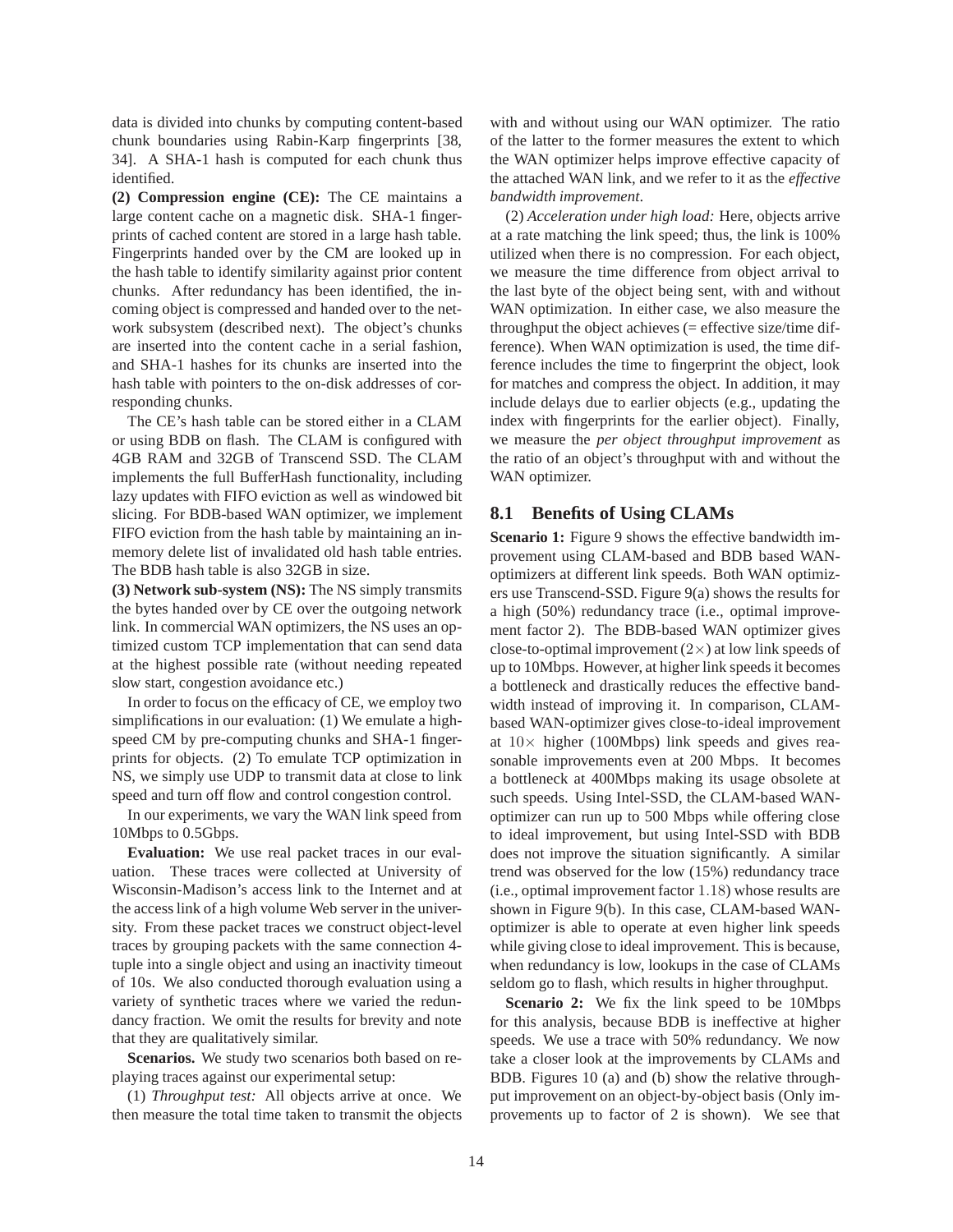

**Figure 9:** *Effective capacity improvement vs different link rates for (a) 50% and (b) 15% redundancy traces.*



**Figure 10:** *Heavy load scenario: Throughput improvement per object for (a) BufferHash-based CLAM using Transcend SSD and (b) Berkeley-DB on Transcend SSD.*

Berkeley-DB has a negative effect on the throughputs of a large number of objects (compared to ideal), especially objects 500KB or smaller; their throughput is worsened by a factor of two or more due to the high costs of lookups and inserts (the latter for fingerprints of prior objects). Our CLAM also imposes overhead on some of these objects, but this happens on far fewer occasions and the overhead is significantly lower. Also, the average per-object improvement is 3.1 for our CLAM, which is 65% better than BDB (average improvement of 1.9).

#### **9 Conclusions**

We have designed and implemented CLAMs (Cheap and Large CAMs) for high-performance content-based networked systems that require large hash tables (up to 100GB or more) with support for fast insertion, lookups and updates. Our design uses a combination of DRAM and flash storage along with a novel data structure, called BufferHash, to facilitate fast hash table operations. Our CLAM supports a larger index than DRAM-only solutions, and faster hash operations than disk- or flash-only solutions. It can offer a few orders of magnitude more hash operations/s/\$ than these alternatives. We have incorporated our CLAM prototype in a WAN optimizer and showed that it can enhance the benefits significantly.

Our design is not final, but it is a key step toward supporting high speed operation of modern data-intensive networked systems. It may be possible to design better CLAMs by leveraging space-saving ideas from recent systems such as FAWN [13] (to help control the amount of DRAM needed by BufferHash), using coding techniques such as floating codes (for better eviction support), or by using newer memory technologies such as Phase Change Memory (which can support much better read/write latencies than flash).

**Acknowledgements.** The authors would like the following people for their comments that helped improve our work directly or indirectly: Tom Anderson, Remzi Arpaci-Dusseau, Hari Balakrishnan, Flavio Bonomi, Patrick Crowley (our shepherd), Vivek Pai, Jennifer Rexford, Vyas Sekar, Srinivasan Seshan, Scott Shenker, Michael Swift and David Wetherall. This work is supported in part by an NSF FIND grant (CNS-0626889), an NSF CAREER Award (CNS-0746531), an NSF NetSE grant (CNS-0905134), and by grants from the UW-Madison Graduate School and Cisco.

## **References**

- [1] BlueCoat: WAN Optimization. http://www. bluecoat.com/.
- [2] Cisco Wide Area Application Acceleration Services. http://www.cisco. com/en/US/products/ps5680/ Products Sub Category Home.html.
- [3] Computerworld WAN optimization continues growth. www.computerworld.com.au/ index.php/id;1174462047;fp;16; fpid;0/.
- [4] Disk Backup and deduplication with DataDomain. http://www.datadomain.com.
- [5] Dropbox. http://www.getdropbox.com.
- [6] Oracle Berkeley-DB. http://www. oracle.com/technology/products/ berkeley-db/index.html.
- [7] Peribit Networks (Acquired by Juniper in 2005): WAN Optimization Solution. http://www. juniper.net/.
- [8] Riverbed Networks: WAN Optimization. http://www.riverbed.com/solutions/ optimize/.
- [9] Riverbed SteelHead Product Family. http://www.riverbed.com/docs/ SpecSheet-Riverbed-FamilyProduct xx50 SMC-VE.pdf.
- [10] WAN Optimization Design. Private communication with a major vendor.
- [11] D. Abadi et al. The Design of the Borealis Stream Processing Engine. In *CIDR*, 2005.
- [12] A. Anand, S. Kappes, A. Akella, and S. Nath. Building cheap and large cams using bufferhash. Technical Report 1651, University of Wisconsin, 2009.
- [13] D. Andersen, J. Franklin, M. Kaminsky, A. Phan-